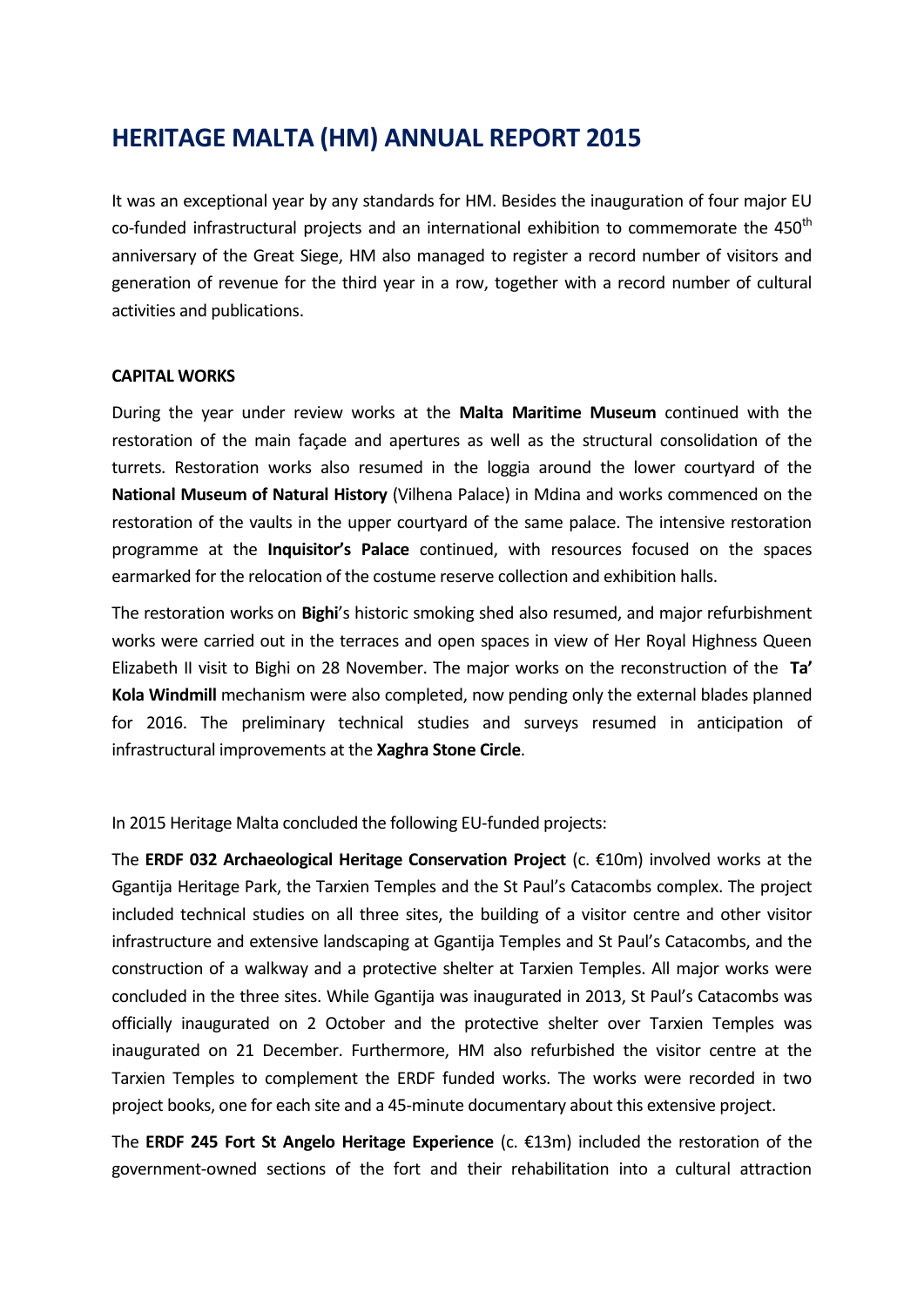focusing on the importance of the fort in Malta's history. The major restoration and finishes works were officially inaugurated on 30 October, in time for the hosting of the Heads of Government retreat/meeting during the CHOGM held in November. The ERDF funded works were also complemented by national funds which included also the reconstruction of the entrance vault into the Fort.

The **ERDF 244 Fort St Elmo Heritage Experience** (c. €15m), a project spearheaded by the Grand Harbour Regeneration Corporation in collaboration with HM, was also completed in 2015. The works included the restoration of the enceinte and Upper Fort St Elmo as a cultural attraction, including the hosting of the National War Museum and its transformation into a Military History Museum. The project was inaugurated on the 8 May 2015. The Fort was also used to host the media centre during the EU-Africa summit held in November as well as other events in relation to the CHOGM meeting also held later in the same month. A monument entitled **Kavallieri** was also cast and shall be installed in front of the *Porta del Soccorso* in 2016.

The **EAFRD M323/12** (REBACA – Rehabilitation of the Roman Baths and Christian Catacombs, c. €2m) focused on the conservation of the Ghajn Tuffieha Roman Baths and the necessary infrastructural works required to render the Ta' Bistra Catacombs (Mosta) accessible to the general public. The work included technical studies, archaeological investigation campaigns and conservation works on both sites, as well as major infrastructural works at the Ta' Bistra site, mainly involving the construction of a walkway and protective shelter over the Catacombs complex/ancient quarry.

On the other hand, the preparatory works with respect to the **EEA (Norwegian Funds) Financial Mechanism 2009-14** funded **New Environmental Management System project for the Hal Saflieni Hypogeum** (c. €900,000) proceeded as planned. The baseline studies and monitoring works are underway. The design was completed and the main works tenders issued (elapsing January 2016).

# **National Monuments**

In collaboration with the Office of the Prime Minster, following the inauguration of the monuments in honour of former Presidents Prof Guido de Marco and Dr Censu Tabone, and the selection of the **artistic statement to the Maltese Republic** after a two-stage design contest, the focus in 2015 was the preparatory work for the tender for artistic statement to the Maltese Republic in collaboration with GHRC. Furthermore, **a monument for the Maltese People**, to be inaugurated in 2017, was also commissioned.

In 2015 Heritage Malta also submitted the following applications for EU-funded projects for the period 2014-2020: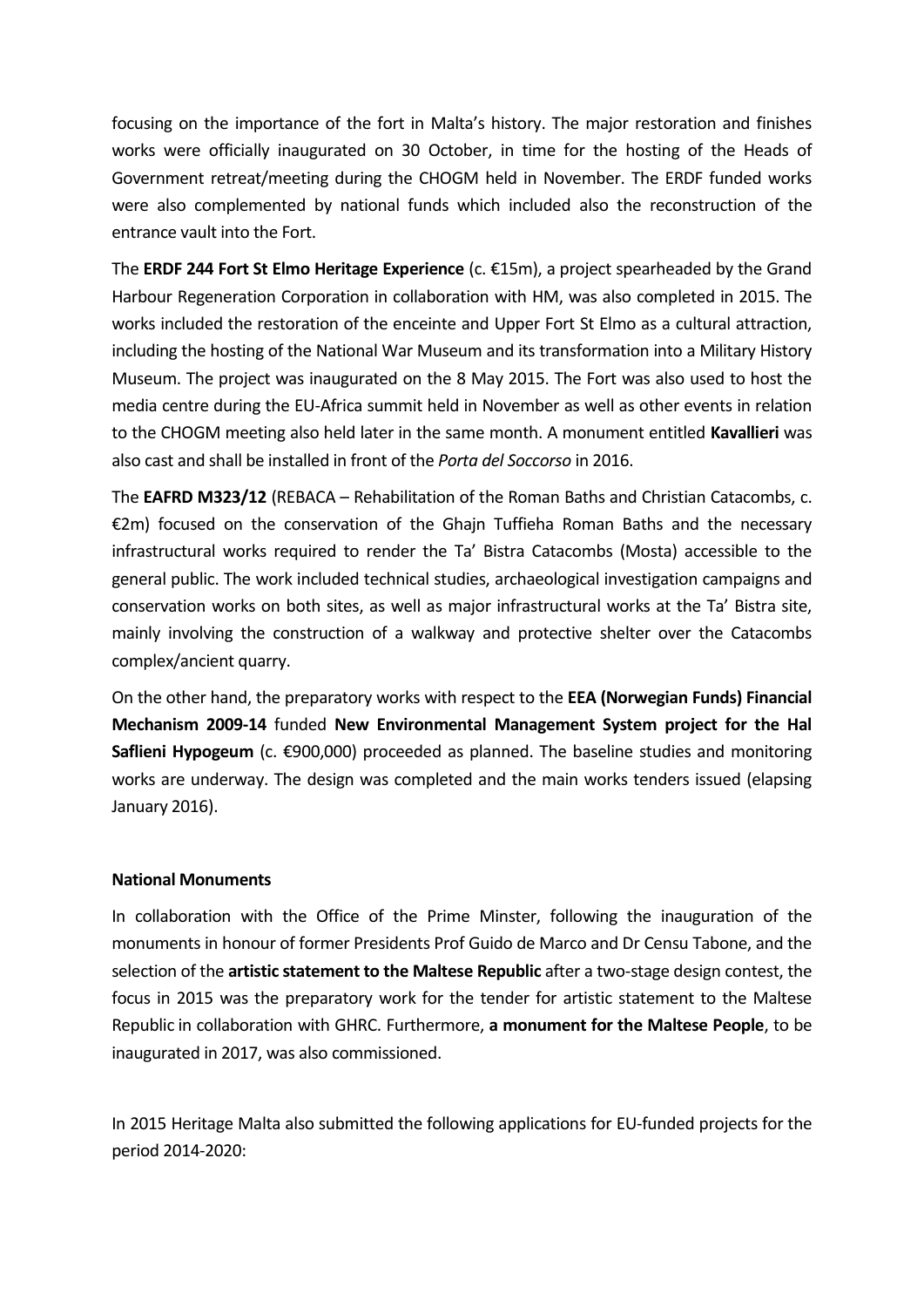Following the engagement of a multi-disciplinary team for **MUZA**, the project involving the relocation of the National Museum of Fine Arts from South Street to the Auberge d'Italie, the focus during 2015 was the commencement of the restoration works on the main façade and the detail design of the scheme for the submission of the MEPA application and the eventual works tender to be issued in the first quarter of 2016. The formal application for ERDF funding was lodged in September 2015. Besides, HM has also participated actively in the planning and discussions for the Valletta 2018 project, of which MUZA is a key aspect.

Furthermore, HM submitted a further two applications for ERDF funding, for the period 2014- 2020, one concerning the **Grandmaster's Palace in Valletta**, and another for the setting up a regional **Gozo Museum**. The latter project is being coordinated via an intra-ministerial committee set-up between representatives of MGOZ and HM. Apart from the compilation and submission of application for ERDF funding, a Cost Benefit Analysis and the design brief for the international design competition, was prepared to select the multi-disciplinary team to be entrusted with the project, to be launched in the first quarter of 2016.

On the other hand, in close collaboration with the Restoration Directorate (Ministry for Justice, Culture and Local Government), HM finalized the masterplan for the first phase of the regeneration of the Grandmaster's Palace, mainly focusing on the creation of a visitor centre and the re-location of the Knight's Armoury collection to its original halls (presently the Parliament Chamber), which formed the basis of the application for the ERDF funding. A Cost Benefit Analysis was also concluded in this respect. Furthermore, HM is also supporting the Grand Harbour Regeneration Corporation with the preparatory works currently being undertaken inside the Palace in view of the hosting of the EU Presidency in the first half of 2017, including the restoration of the marble flooring of the main corridors in the Piano Nobile.

# **HM ALSO PARTICIPATED IN THE FOLLOWING EU PROJECTS:**

REMASI: INTERREG Italia-Malta – to increase knowledge and develop measures of environmental conservation on the protection of biodiversity in nature reserves in Sicily and Malta. All the results from the studies carried out during the REMASI project were published in a unique volume by the Lead Partner as per agreement. The Senior Curator Natural History co-authored two of the papers. Five lectures were held at the University of Palermo, *Sezione Scienze Agrarie* and at the GG Gemelaro Museum of Geology and Palaeontology, Palermo as well as at the Regione Siciliana offices in Palermo.

MEDIDWARFS PROJECT 2012-2017 - The National Museum of Natural History has for the past four years collaborated with the Natural History Museum of London on a research project to study the fossil mammals from Għar Dalam as part of a broader project on endemic Pleistocene mammals of Mediterranean islands. The research has been funded by the Natural Environment Research Council (UK) and the Leverhulme Trust. Work has focussed on elephants and deer, and has revealed the presence of several species of each.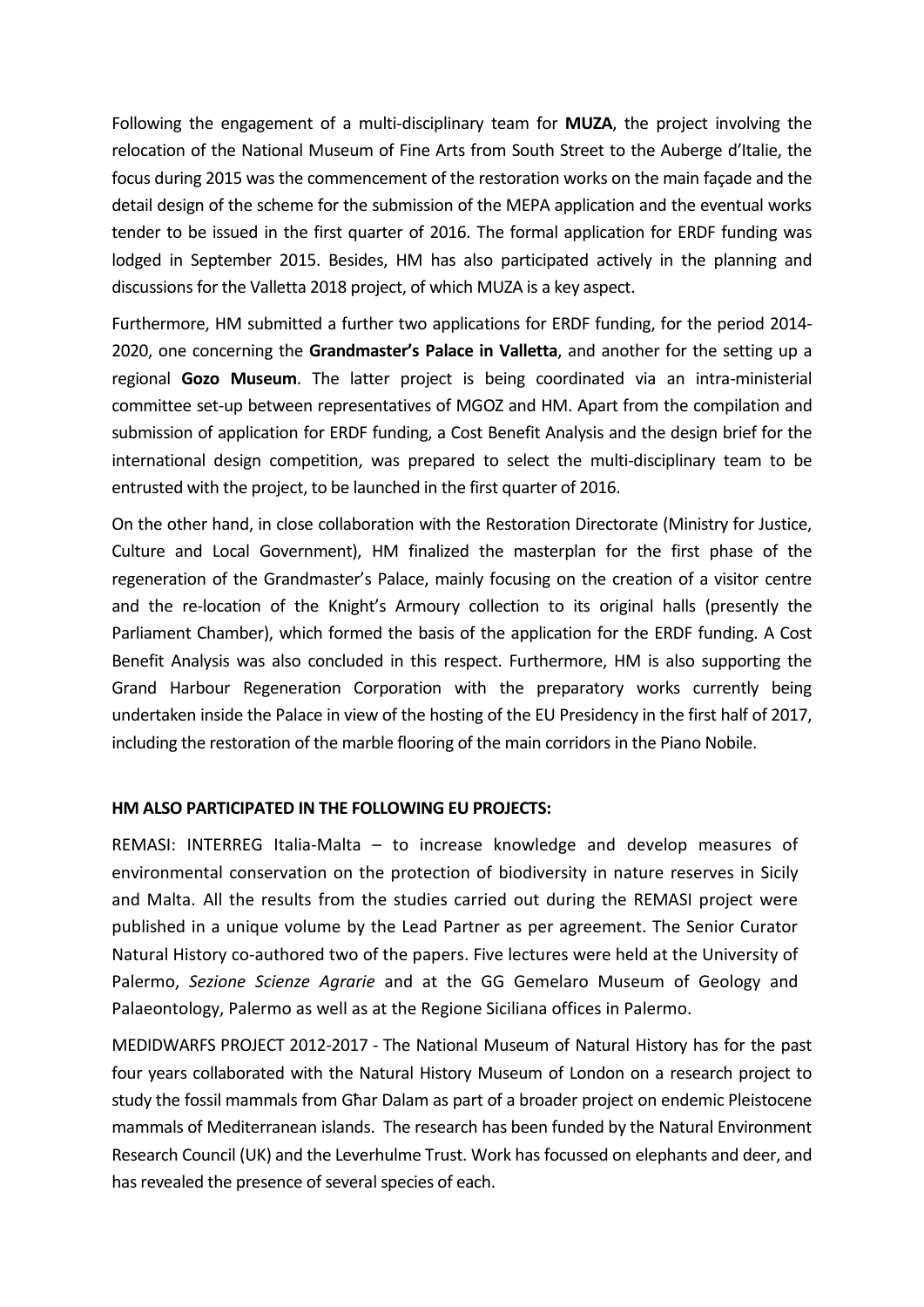**FRAGSUS -** During March and April a fieldwork session was undertaken at Ġgantija. This focused primarily on the archaeological section beneath the former WC block to the north east of the temple, and followed preliminary detailed investigations in the same area carried out in the 2014 session. The excavation of a limited trench revealed substantial potential for further investigation. The original trench was extended to reveal undisturbed Ġgantija and possible earlier phase deposits. Further excavation also exposed a potentially man-made rock buildup/ramp with an orientation towards the monument. An analysis of the data and soil samples collected from this section should provide potential interpretations to this discovery and determine possible evidence for cultural levels preceding the Ġgantija phase.

#### **EXHIBITIONS AND EVENTS**

Besides the closing off of **Malta: the great story of a small island-nation** and the **Roman Inquisition in Malta**, HM also organised the following:

During the period under review HM staged a varied programme to commemorate the **450th anniversary of the Great Siege of 1565**. These included 'Dawn of the Great Siege' (Life at Sea 2015), a family event packed with fun activities held at the Malta Maritime Museum on 17 May; '1565: First and Last Hope', an interactive drama held at Fort St Elmo from 26 to 28 June; 'A Bird's Eye View of the Great Siege', a hands-on and interactive educational programme for Year 6 students held at the Grand Master's Palace and Fort St Angelo during the month of October; and 'Besieged Malta 1565', an international conference held at Fort St Angelo between 29 and 31 October accompanied with the printing of two volumes of proceedings. The climax of this programme of commemoration events was reached with the staging of the international exhibition **1565: The Great Siege of Malta** at the Grand Master's Palace between 4 September and 6 December. This was held in collaboration with Malta Libraries and featured artefacts from the art collections of the Sovereign Military Order of Malta (Rome), Firepower (Woolwich), Kremlin Museum (Moscow), Kunsthistorisches Museum (Vienna), Museum of the Order of St John (London), Palazzo Venezia (Rome) and Royal Armouries (Leeds), and was accompanied by the production of a lavish exhibition catalogue and a workbook for Year 6 students. The latter was partially sponsored by the Directorate for Quality and Standards in Education (Ministry of Education and Employment).

Apart from the above, during the year under review HM organised, participated in or hosted some 230 cultural events, including lectures, heritage trails, seminars, temporary exhibitions, reenactments, and others (**Appendix**). Worthy of mention are 'Itinerarivm Romanvm Serbiae, Road of Roman Emperors in Serbia Viminacivm' at the National Museum of Archaeology, and HM's active participation in the organisation of the Valletta Summit on Migration, CHOGM Malta and the state visit by Her Majesty Queen Elizabeth II during the month of November. All the museums and sites managed by HM were open free of charge to the public during two open days. Likewise, admission was reduced to a nominal fee on several occasions, in particular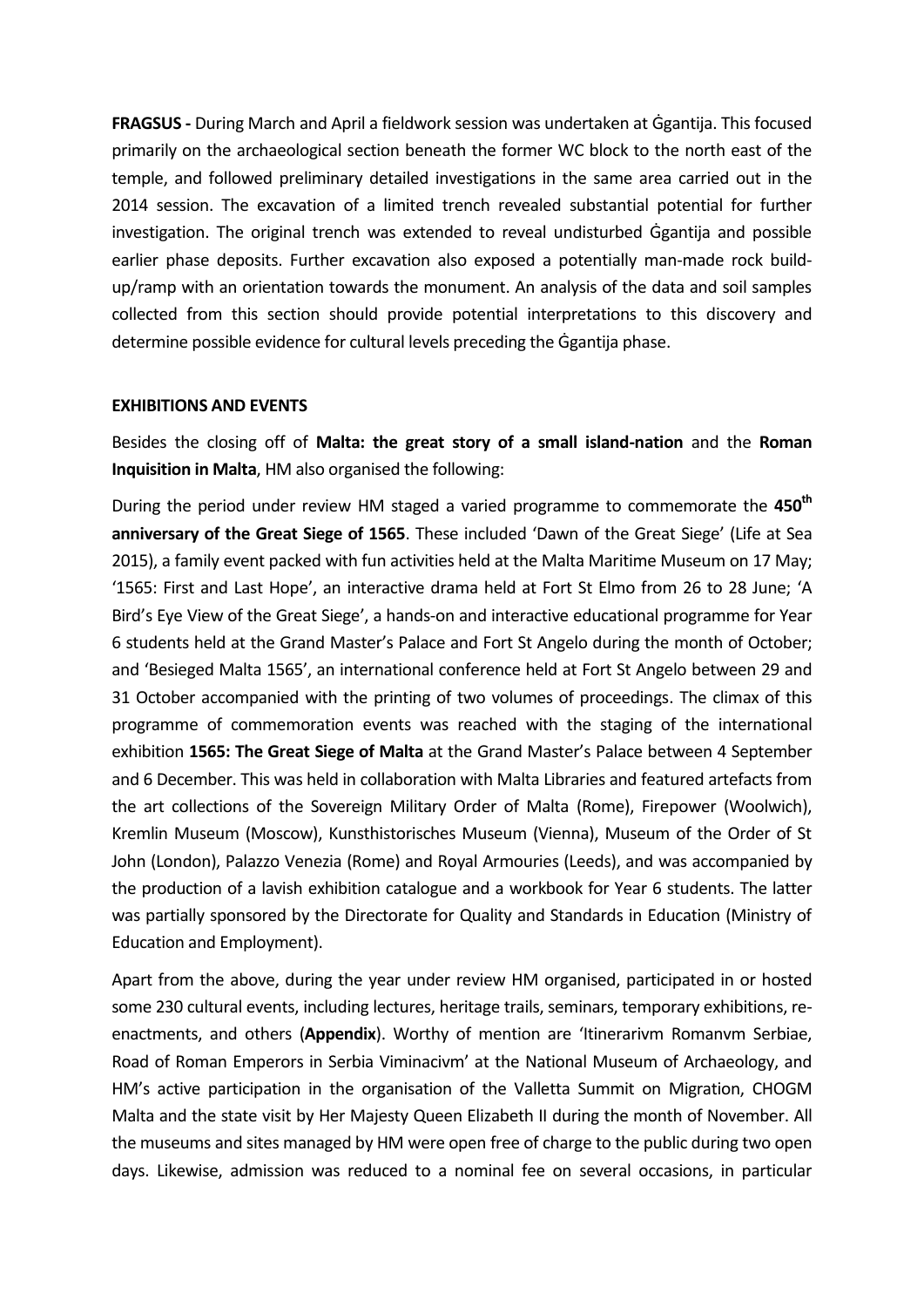during the respective cultural events organised by Local Councils. All activities were very actively publicised on all local printed and electronic media.

### **COLLECTIONS, CONSERVATION, EDUCATION AND OTHER**

Hundreds of natural specimens and cultural heritage items were acquired for the National Collection during this year, such as the donation of two works of art by Giuseppe Calì and Antonio Sciortino presented by Fr Marius Zerafa O.P., former director of the Museums Department. The cataloguing of artefacts into MUSES, the database developed by the Agency, continued.

The Conservation Departments worked on the conservation and restoration of hundreds of artefacts from the National Collection, including metal, glass and stone objects, wood, textiles, paintings, books and paper. Worthy of mention are paintings for the National War Museum at Fort St Elmo, MUZA, the refurbished Museum of Folklore, and ongoing work on historic photographic glass plates at the Fototeka of the National Museum of Archaeology.

We were also very active on the education front through the production of specific education programmes and work sheets, and by the organisation of a series of activities including handson sessions, drama representations and treasure hunts for school children, and others attending *Skolasajf*. We also cooperated with the Ministry of Education in other initiatives such as the organisation of in-service courses for teachers, and career orientation visits in collaboration with MCAST and the Career Guidance Unit. A total of 29,878 students and accompanying adults visited HM museums and sites as part of their curricular needs or during extra-curricular activities as per Table 1 below.

HM has also launched its online shop on <http://www.heritagemalta.org/shop> to increase accessibility to its publications and merchandise. We have capitalized on sponsorships, which have been used for capital works and other projects. In fact HM intends to invest in its internal structure to tap on potential sponsors next year. HM has also launched an internal exercise to streamline its processes. With 22 sites opening daily, HM had to invest in ICT systems to meet the demands of the ever changing operational environment especially regarding procurement and the maximisation of resources.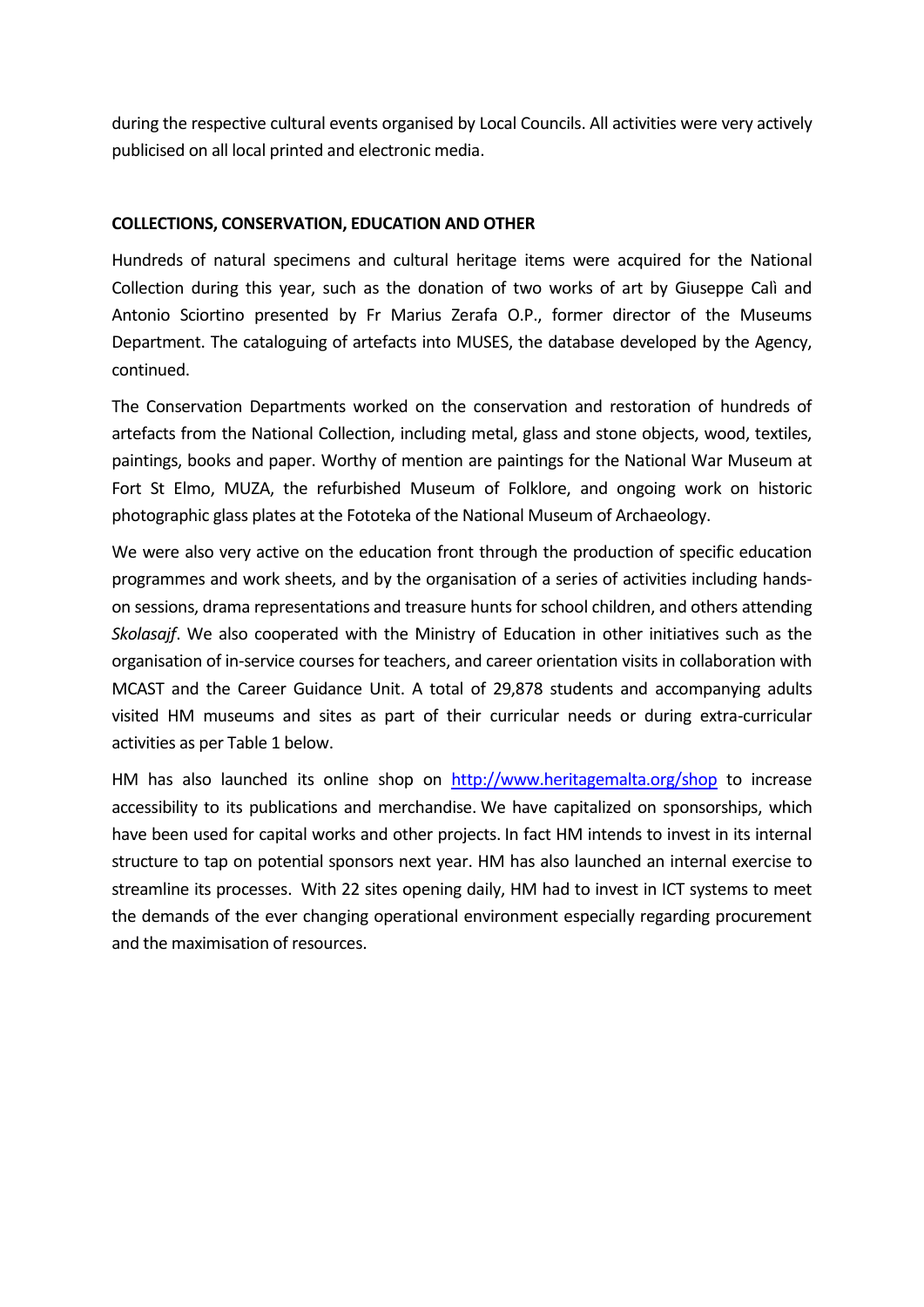# **TABLE 1: EDUCATION VISITS STATISTICS**

| Museum /Site                        | <b>Number of</b>    |
|-------------------------------------|---------------------|
| (By Region)                         | <b>Participants</b> |
|                                     |                     |
| National Museum of Archaeology      | 4077                |
| <b>National Museum of Fine Arts</b> | 503                 |
| <b>National War Museum</b>          | 609                 |
| Palace Armoury & State Rooms        | 2899                |
| <b>Bighi</b>                        | 138                 |
| Inquisitor's Palace                 | 2555                |
| Malta Maritime Museum               | 1343                |
| Fort St Angelo                      | 1816                |
| <b>Tarxien Temples</b>              | 482                 |
| Hal Saflieni Hypogeum               | 0                   |
| <b>Ghar Dalam</b>                   | 1530                |
| <b>Hagar Qim Temples</b>            | 2779                |
| Mnajdra Temples                     | 2750                |
| National Museum of Natural History  | 890                 |
| Domus Romana                        | 1434                |
| <b>St Paul's Catacombs</b>          | 1501                |
| Ta' Hagrat Temple                   | Ω                   |
| Skorba Temple                       | 0                   |
| Ta Bistra Catacombs                 | 112                 |
| Gozo Museum of Archaeology          | 428                 |
| <b>Folklore Museum</b>              | 385                 |
| <b>Gozo Nature Museum</b>           | 142                 |
| The Old Prison                      | 318                 |
| <b>Ggantija</b>                     | 2321                |
| Ta' Kola Windmill                   | 584                 |
|                                     |                     |
| <b>Total</b>                        | 29,878              |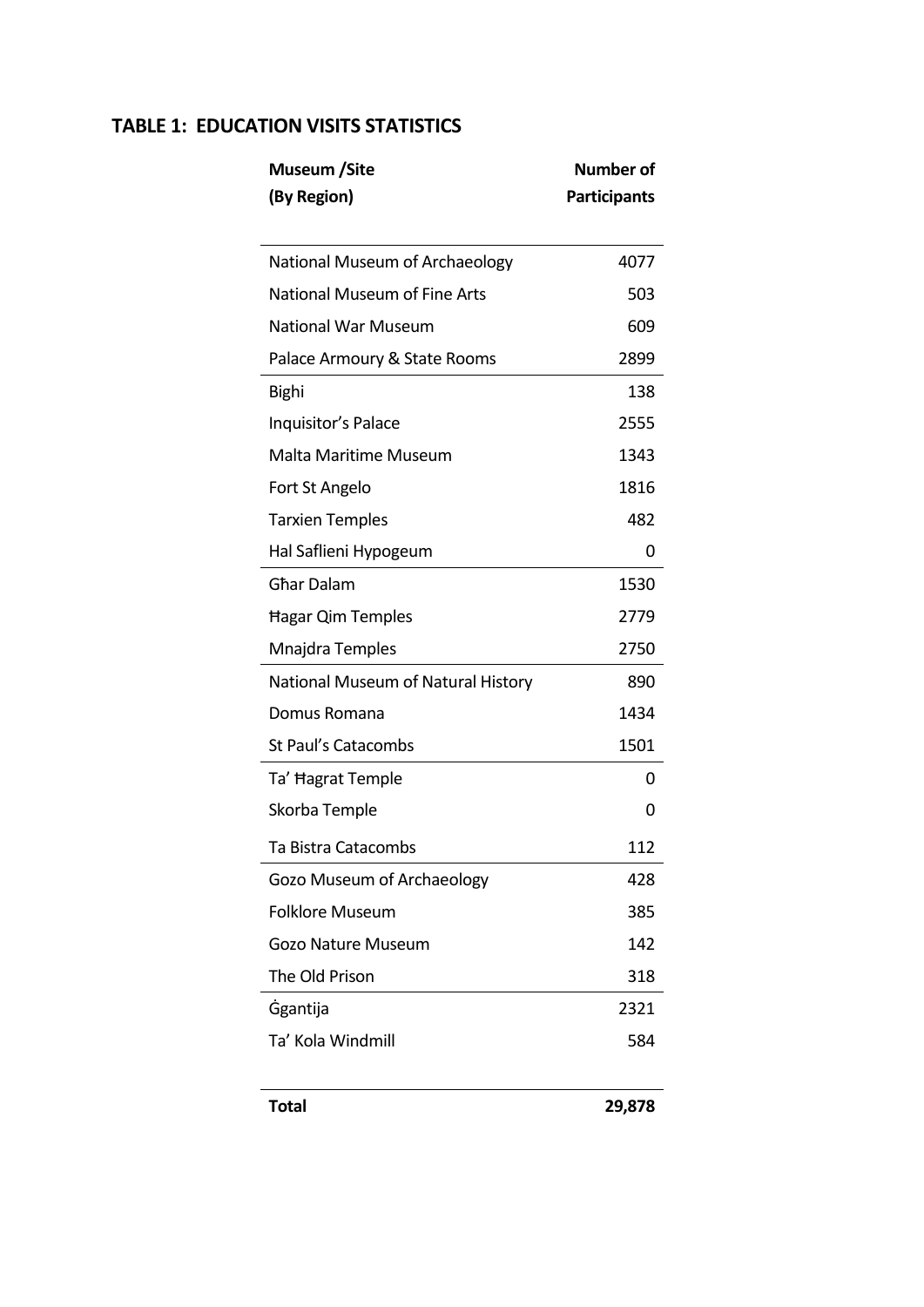# **TABLE 2: ADMISSION STATISTICS**

| <b>Museum/Site (By Region)</b>      | <b>Paying</b><br><b>Visitors</b> |
|-------------------------------------|----------------------------------|
| National Museum of Archaeology      | 59,296                           |
| <b>National Museum of Fine Arts</b> | 21,084                           |
| National War Museum (Fort St Elmo)* | 32,887                           |
| Palace Armoury                      | 100,945                          |
| <b>Palace State Rooms</b>           | 150,929                          |
| Inquisitor's Palace                 | 32,659                           |
| <b>Malta Maritime Museum</b>        | 21,417                           |
| Fort St Angelo                      | 8,165                            |
| Tarxien Temples**                   | 28,258                           |
| Hal Saflieni Hypogeum               | 28,698                           |
| <b>Ghar Dalam Cave &amp; Museum</b> | 38,700                           |
| Hagar Qim Temples                   | 148,370                          |
| Mnajdra Temples                     | 86,059                           |
| National Museum of Natural History  | 15,293                           |
| Domys Romana                        | 30,231                           |
| <b>St Paul's Catacombs</b>          | 55,902                           |
| Ta' Hagrat Temple                   | 1,432                            |
| Skorba Temple                       | 599                              |
| Gozo Museum of Archaeology***       | 10,019                           |
| <b>Folklore Museum</b>              | 6,549                            |
| <b>Gozo Nature Museum</b>           | 3,772                            |
| The Old Prison                      | 11,890                           |
| Ggantija Temples                    | 186,232                          |
| Ta' Kola Windmill                   | 16,276                           |
| Sub total                           | 1,096,532                        |
| Free admissions                     | 101,389                          |
| <b>GRAND TOTAL</b>                  | 1,197,921                        |

\* Closed Jan-May, November; \*\* Closed May-Dec; \*\*\* Citadel museums frequently closed

*This represents an overall slight increase over 2014, which was a record year, and also an overall record year as regards revenue - €9.98 million (subject to audit adjustments).*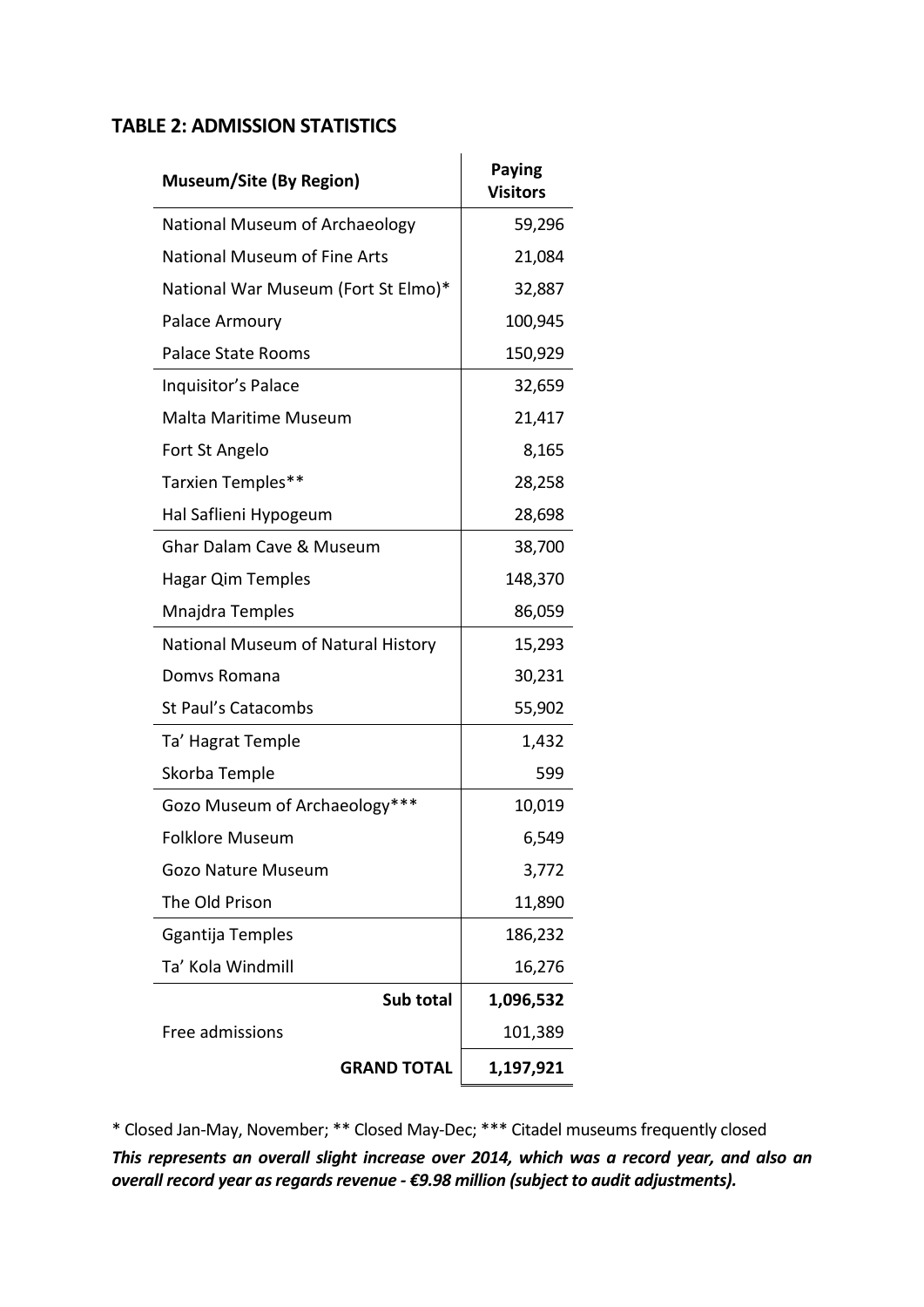# **APPENDIX I: EVENTS**

#### **EXHIBITIONS HOSTED BY HM**

- 1. **7 – 10 February:** *Malta's Premiere Scale Model Exhibition*  An exhibition of the finest scale model aircraft, ships, military vehicles, figures, motor vehicles and dioramas organised by the IPMS Malta, *Malta Maritime Museum*.
- 2. **8 May – 5 June:** *Bantu: Nazca* An African and Peruvian art exhibition by various artists from Africa and Peru organised by Missio Malta in aid of projects in the missions, *HM Showcase*.
- 3. **23 May – 7 June:** *Cotidie, The Magic of Everyday* A photographic exhibition by Chinese photographer Kitty Chou, *National Museum of Natural History*.
- 4. **30 May – 21 June:** *Birdscapes and other works* An exhibition of paintings by Andrew Micallef, *National Museum of Natural History*.

### **EXHIBITIONS ORGANISED BY HM**

- 5. **18 March 2014 – 1 February 2015:** *Malta, The Great Story of a Small Island Nation through 100 Objects* – An exhibition exploring the history of Malta from its geological formation, 35 million years ago, to EU accession through 100 objects, *National Museum of Archaeology*.
- 6. **19 September 2014 – 3 May 2015:** *The Roman Inquisition in Malta* An exhibition on witchcraft, magical spells, theft and profanation of the sacred and a myriad of other curious episodes from the past, including authentic proceedings from the Cathedral Archives, Palace plans from the Vatican Secret Archives and a number of books originally belonging to the Inquisitor's own personal library, *Inquisitor's Palace*.
- 7. **13 December 2014 – 31 January 2015:** *Bl-Oħla Dawl Libbist* An exhibition of the projects submitted in response to the public call for proposals for an artistic statement to the Maltese Republic, *National Museum of Archaeology*.
- 8. **9 – 22 February:** *Valentine's Day Exhibition* An exhibition showing the figurine the 'Embracing Couple' complemented with jewellery dating from the same period, *National Museum of Archaeology*.
- 9. **1 July – 31 October:** *Uncommon Sculpture* An exhibition presenting works which explain how and in what ways Maltese 20<sup>th</sup> century sculpture is experimental, *National Museum of Fine Arts*.

# **EXHIBITIONS IN COLLABORATION WITH OTHERS**

- 10. **20 – 26 April:** *Beyond Malta, The Works of Maltese Artists Living Abroad* An exhibition showcasing the works of Maltese artists organised by the Ministry of Foreign Affairs in collaboration with HM to coincide with the  $\bar{5}^{th}$  Convention for the Maltese Living Abroad 2015, *HM Showcase*.
- 11. **25 July – 30 August:** *Itinerarivm Romanvm Serbiae, Road of Roman Emperors in Serbia Viminacivm* – An exhibition on four centuries of history of the Roman Empire through the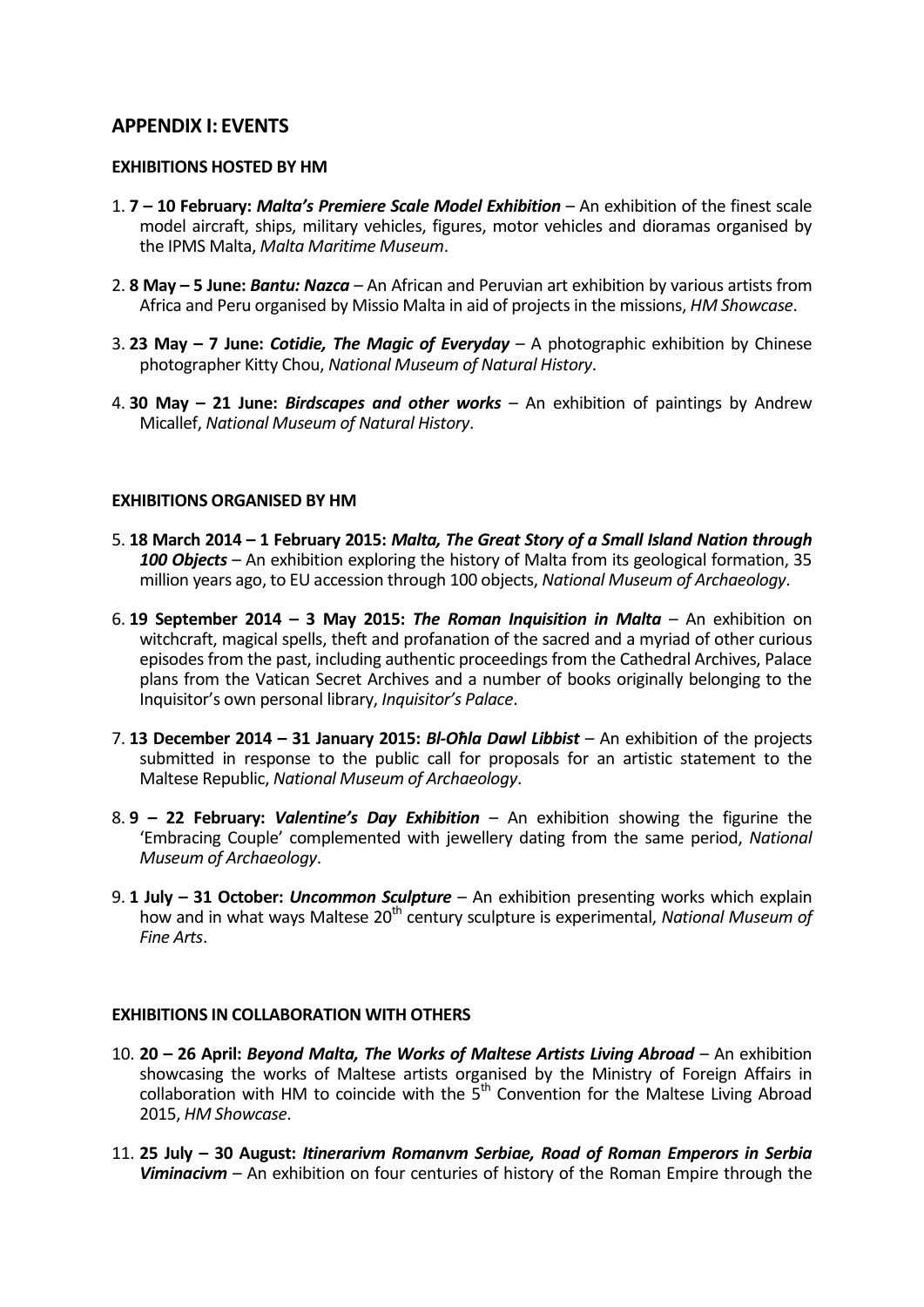biographies of 18 emperors born at the Danube frontier, organised in collaboration with the Archaeological Institute of Belgrade (Serbia), *National Museum of Archaeology*.

- 12. **5 September – 6 December:** *1565, The Great Siege of Malta* An exhibition commemorating the 450<sup>th</sup> anniversary of the Great Siege of Malta organised in collaboration with the National Library of Malta, *Grandmaster's Palace*.
- 13. **4 October:** *Ħidmithom* An exhibition of busts from the National Collection organised on the occasion of Notte Bianca, *Auberge de Castille*.
- 14. **4 October:** *Celebrating Antonio Sciortino*  An exhibition of bronze sculptures organised on the occasion of Notte Bianca, *Ministry of Finance*.
- 15. **4 – 9 October:** *Art in Public Spaces 2016-2018*  An exhibition of proposals for public art projects during which the general public was invited to vote for the six projects to be developed and completed during 2016-18 was organised in collaboration with [Ministry for](http://www.google.com.mt/url?sa=t&rct=j&q=&esrc=s&source=web&cd=1&cad=rja&uact=8&ved=0CB4QFjAAahUKEwivi5f_jK7IAhULEywKHY2lChA&url=http%3A%2F%2Fmti.gov.mt%2F&usg=AFQjCNEBU9FmQPR8YFG2XJNpTE9tCyTAmg)  [Transport and Infrastructure,](http://www.google.com.mt/url?sa=t&rct=j&q=&esrc=s&source=web&cd=1&cad=rja&uact=8&ved=0CB4QFjAAahUKEwivi5f_jK7IAhULEywKHY2lChA&url=http%3A%2F%2Fmti.gov.mt%2F&usg=AFQjCNEBU9FmQPR8YFG2XJNpTE9tCyTAmg) *National Museum of Fine Arts*.
- 16. **12 - 21 October:** *Art in Public Spaces 2016-2018* An exhibition of proposals for public art projects during which the general public was invited to vote for the six projects to be developed and completed during 2016-18 was organised in collaboration with [Ministry for](http://www.google.com.mt/url?sa=t&rct=j&q=&esrc=s&source=web&cd=1&cad=rja&uact=8&ved=0CB4QFjAAahUKEwivi5f_jK7IAhULEywKHY2lChA&url=http%3A%2F%2Fmti.gov.mt%2F&usg=AFQjCNEBU9FmQPR8YFG2XJNpTE9tCyTAmg)  [Transport and Infrastructure,](http://www.google.com.mt/url?sa=t&rct=j&q=&esrc=s&source=web&cd=1&cad=rja&uact=8&ved=0CB4QFjAAahUKEwivi5f_jK7IAhULEywKHY2lChA&url=http%3A%2F%2Fmti.gov.mt%2F&usg=AFQjCNEBU9FmQPR8YFG2XJNpTE9tCyTAmg) *Il-Ħaġar – Heart of Gozo*.
- 17. **27 November - 8 December:** *The Commonwealth and its People: Diasporas, Identities, Memories* – Departure, Identity, Memory, Nostalgia and Return – An exhibition organised in collaboration with various national institutions, *House of Representatives of Malta*.
- 18. **28 November – 11 December:** *Out of the Blue* An exhibition showcasing the winning images of The Prince of Wales's Commonwealth Environmental Photography Awards 2015 organised in collaboration with the British High Commission and the Office of the Prime Minister, *Malta Maritime Museum*.

#### **EXHIBITIONS IN WHICH HM PARTICIPATED**

- 19. **11 October 2014 – 4 January:** *Gozo in Philatelic Art* An exhibition highlighting over fifty Maltese stamps featuring a 'Gozo' theme organised by the *Fondazzjoni Belt Victoria* in collaboration with MaltaPost and Festival Mediterranea and with the participation of HM, *Il-Ħaġar - Heart of Gozo*.
- 20. **18 October 2014 – 4 January:** *Edward Lear: Watercolours and Words* An exhibition organised by Fondazzjoni Patrimonju Malti, *Palazzo Falson*.
- 21. **12 November 2014 – 5 January 2015:** *Selfie* An exhibition of drawings by Giovanni Farrugia organised by Fondazzjoni għall-Kreattività as part of the 2014 Żigużajg International Arts Festival for Children and Young People, *St James Cavalier*.
- 22. **5 December 2014 – 5 January:** *Isle Landers* An exhibition of photographs by Darren Zammit Lupi organised by Fondazzjoni għall-Kreattività, *St James Cavalier*.
- 23. **30 January – 5 February:** An exhibition on the occasion of the launching of the Aqueduct Commemorative Coin organised by the Central Bank of Malta, *Central Bank of Malta*.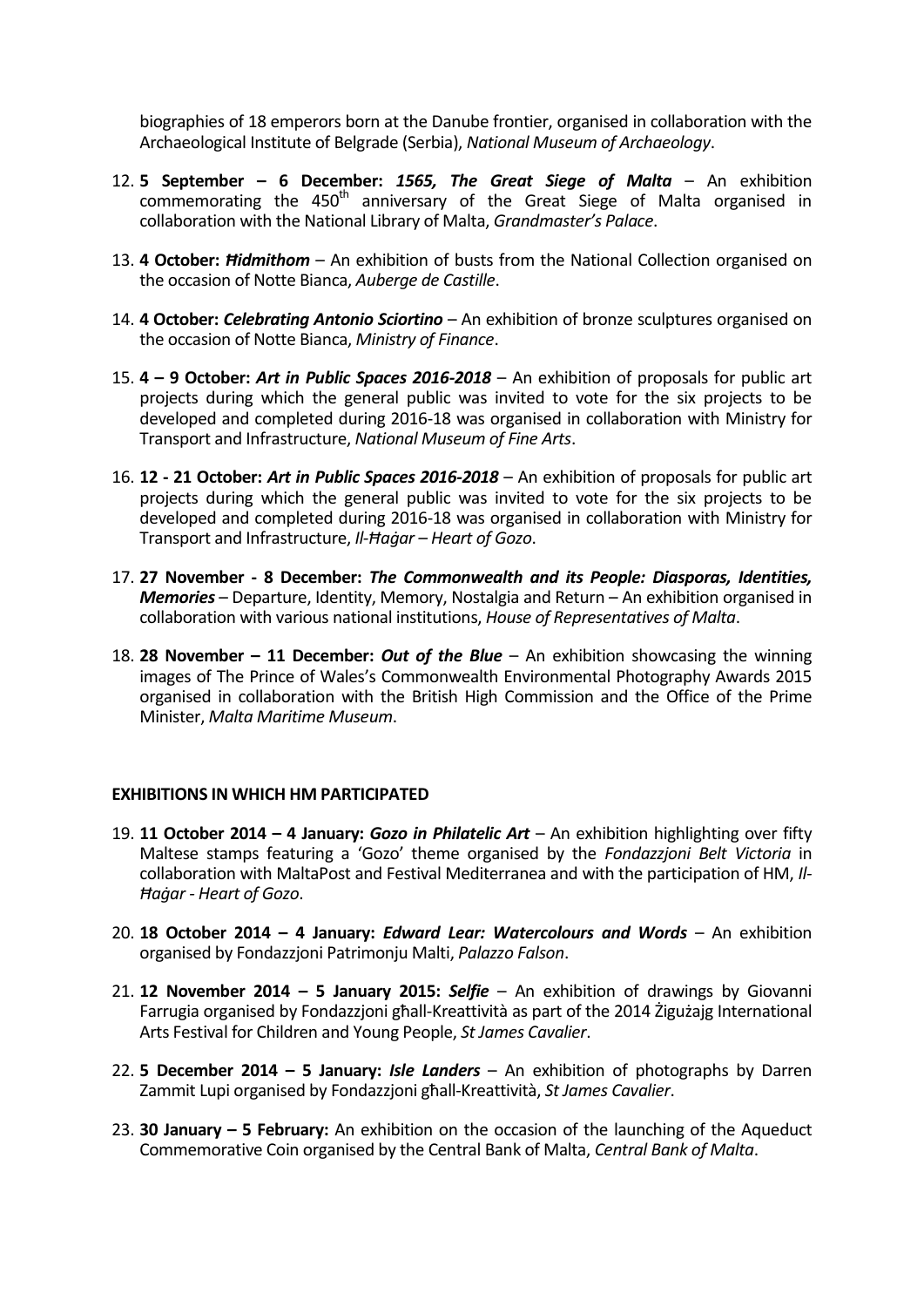- 24. **27 March – 1 April:** *Freedom Day: 31 March 1979-2015* An exhibition commemorating the 36th anniversary of Freedom Day organised by the Ministry for Gozo, *Ministry for Gozo*.
- 25. **20 – 30 April:** *Wignacourt Aqueduct 400th Anniversary* An exhibition featuring various documents relating to the aqueduct sourced by the National Library and HM, organised by HSBC Bank Malta plc and the Ministry for Energy and Health, HSBC Malta Head Office.
- 26. **23 April – 11 October:** *TerrAntica – Faces, Myths and Representations of the Earth in the Ancient World* – An exhibition organised by the *Soprintendenza Speciale per i Beni Archeologici di Roma, Colosseum* (Rome).
- 27. **12 May – 9 June:** *Un/Burnished*  A contemporary jewellery exhibition by Nadege Renee Cassar, *Malta Society of Arts*.
- 28. **13 - 27 May:** *The Archived Past* The fourth tourism archives exhibition on Tourism and Migration organised by the Institute for Travel, Tourism and Culture of the UOM, *Auberge d'Italie*.
- 29. **22 May:** *L-iżbark tat-Torok, 20 ta' Mejju 1565* An exhibition organised by the Għaqda Storja u Kultura Birżebbuġa, *St George's Chapel*.
- 30. **10 – 15 August:** *Wirja Marjana 40 sena Inkurunazzjoni* An exhibition organised by the Mosta Parish, *Sala Papa Wojtyla*.
- 31. **31 August – 27 September:** *The Culture* An exhibition organised as part of the 2015 Valletta International Visual Arts Festival by the Fondazzjoni għall-Kreattività, *St James Cavalier*.
- 32. **1 September – 3 October:** *Il-Birgu Jfakkar l-Assedju l-Kbir* An exhibition organised by the Birgu Local Council, *Auberge de France*.
- 33. **1 September – 31 October:** *Medallic Portraits of the Grand Masters of Malta* An exhibition of medallic portraits organised by the Central Bank of Malta, *Central Bank of Malta*.
- 34. **12 September – 31 October:** *Mattia Preti, un cavaliere calabrese a Modica* An exhibition organised by the Soprintendenza per i Beni Culturali e Ambientali di Ragusa, at the Museo Civico ex Caserma dei Carabinieri, gia Convento dei Padri Carmelitani, *Modica* (Sicily).
- 35. **23 – 27 September:** *Ix-Xlokk fl-Assedju l-Kbir* An exhibition organised by Wirt Żejtun, *Parish Church of St Catherine's Oratory*.
- 36. **9 October – 23 November:** *Celebrating Antoine Camilleri 1922-2005* An exhibition organised by Antoine Paul Camilleri, *St James Cavalier*.
- 37. **6 November – 14 February 2016:** *Watches, From Timekeepers to Trendsetters* An exhibition of historic and artistic antique watches organised by Fondazzjoni Patrimonju Malti, *Palazzo Falson Historic House Museum*.
- 38. **18 December – 17 January 2016:** *Artisans Exhibition 2015*  An exhibition organised by the Ministry for the Economy, Investment and Small Business, *Palazzo Zondadari*.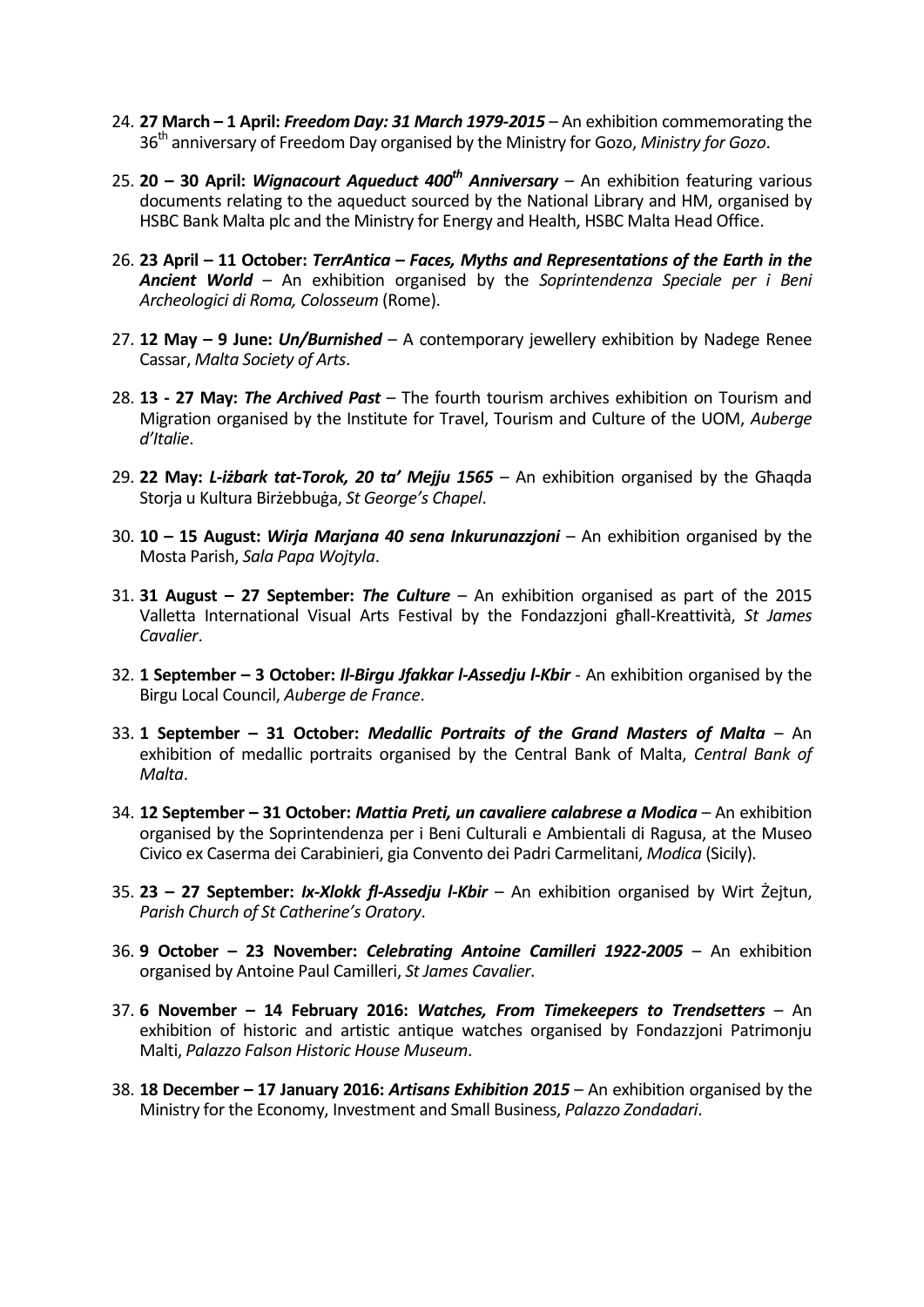#### **LECTURES ORGANISED / HOSTED BY HM**

- 39. **14 January:** *IDE@, l-Identità* Discussion by the Senior Curator of the National Museum of Fine Arts organised by the Centre for Creativity, *St James Cavalier*.
- 40. **28 January:** *Industrial Advancement and Defence Strategies* A lecture by the Curator of Fort St Angelo on the occasion of the signing of a MOU between Simonds Farsons Cisk plc and the Farsons Foundation with HM, *Inquisitor's Palace*.
- 41. **13 February:** *Il-Karnival Barokk f'Malta: Ritwali Viżivi, Miktuba u Mitkellma* A talk about one of Malta's most colourful traditions organised in collaboration with *Akkademja tal-Malti*. Dr William Zammit described the power relations and involvement of different strata of society with the Carnival in Baroque Malta, *Inquisitor's Palace*.
- 42. **25 February:** *Malta's Industrial Heritage: Highlights and Challenges* A lecture by Prof. Robert Ghirlando on the occasion of the signing of a MOU between Simonds Farsons Cisk plc and the Farsons Foundation with HM, *University of Malta Valletta Campus*.
- 43. **12 March:** *Insects of commercial value in Maltese culture and tradition* A lecture by Paul Portelli organised by the University's Institute of Maltese Studies, *National Museum of Natural History*.
- 44. **18 March:** *The Etruscan Cinerary Urns in the National Collection* A public lecture by Senior Curator Sharon Sultana organised by the Archaeological Society Malta, *National Museum of Archaeology*.
- 45. **25 March:** A presentation by the CEO on *Glancing at the past, reflecting on the future: A decade of partnership between HM and the University College of London's Institute for Sustainable Heritage* on the occasion of its tenth anniversary, *Society of Antiquaries* (London).
- 46. **29 March:** *Wirt il-Kottonera - wirt pajjiżek: Sensiela ta' Laqgħat Informattivi* A lecture to increase the appreciation of all elements of built heritage within Cottonera and its suburbs, including its fortifications, architectural monuments and underground passages, organised by the Cottonera Rehabilitation Committee, the Rehabilitation Projects Office and the Ministry for Transport and Infrastructure, *Malta Maritime Museum*.
- 47. **23 April:** *L-Aħħar Kursara tal-Ordni Quddiem l-Inkwiżitur: Skjav, Midgħi u Teżor fil-Bitħa* A lecture by Curator Liam Gauci organised by the Malta Historical Society at the *Inquisitor's Palace*.
- 48. **30 April & 21 May:** *Chocolate and coffee in 17th and 18th century Malta* A presentation and historic cook-along session by Dr Noel Buttigieg and chef Josef Baldacchino organised by the Malta Historical Society, *Inquisitor's Palace*.
- 49. **13 May:** *From Roundhouse to Romano-British Villa and Beyond: Excavations at Barcombe, Sussex, England* – A lecture by David Rudling on the excavations which took place at Barcombe in East Sussex from 2001 to 2012, *National Museum of Archaeology*.
- 50. **14 May:** *Caravaggio on the Frontier* A lecture by senior curator Sandro Debono presenting Caravaggio's response to  $17<sup>th</sup>$  century Malta as frontier territory on the edge of Catholic Europe, organised in collaboration with the International Institute for Baroque Studies (UOM), *National Museum of Archaeology*.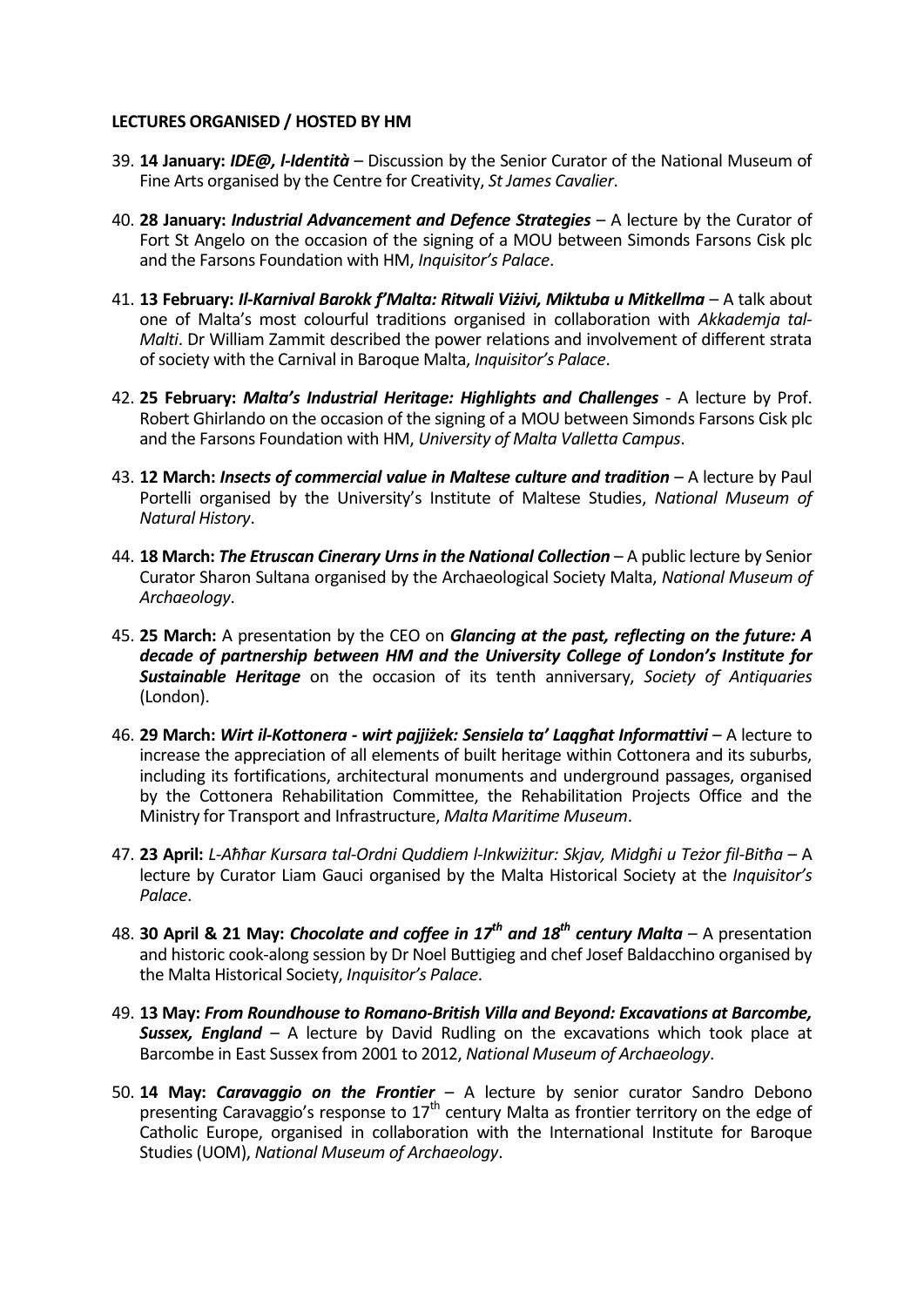- 51. **20 May:** *Visuals of the Great Siege* A seminar on the frescoes of the Great Siege by Perez D'Aleccio, including investigative and scientific tests to analyse the composition of these works of art, *Grand Master's Palace*.
- 52. **28 May:** *Please touch!* A talk on historical archaeology followed by the opportunity to handle artefacts recovered during archaeological excavations at the Inquisitor's Palace (1998-2002) ranging from Maltese pottery to Dutch gin bottles and more, *Inquisitor's Palace*.
- 53. **27 June:** *Heritage Through the Lens* A lecture on early photographic techniques in Malta and a workshop with conservators and professional photographers, followed by a guided tour of *Fort St Elmo*.
- 54. **9 July:** *Multi-diversity and different audiences within a museum* A lecture by Dr Christine Winters, a senior lecturer at the University of Sheffield, *Inquisitor's Palace*.
- 55. **24 July:** *Itinerarivm Romanvm Serbiae and Archaeological Park Viminacivm* A talk by Dr Nemanja Mrđić (Scientific researcher at the Institute of Archaeology, Belgrade) about the cultural route connecting the birth places of the 18 Roman emperors born in Serbia and Viminacivm, *National Museum of Archaeology*.
- 56. **3 September:** *Revenants: Degas in New Orleans* A public lecture by Gail Feigenbaum, associate director of the Getty Research Institute, as one of a series of events of VIVA, *National Museum of Fine Arts*.
- 57. **28 – 29 October:** *1565: The Great Siege Conference* A conference in commemoration of the Great Siege of 1565 and its effects on Maltese and Mediterranean society, organised in collaboration with the Malta Libraries with scholars from England, Rome, Turkey and Malta, *Fort St Angelo*.
- 58. **11 November:** *The Mediterranean's Vienna: the Impact of the Great Siege on European History* – A lecture organised by the Malta Historical Society delivered by Roger Crawley, acclaimed author of *Empires of the Sea*, *Inquisitor's Palace*.
- 59. **17 November:** *Memorji Nazzjonali Oġġettivament Korretti: L-Arkivji Nazzjonali* The National Archives annual public Lecture delivered by H.E. Dr Ugo Mifsud Bonnici, President Emeritus, during the National Archives Awareness Week 2015 on the occasion of the 25<sup>th</sup> anniversary from the enactment of the first National Archives Act in Malta, *Inquisitor's Palace*.
- 60. **20 November:** *Tahditiet b'rabta mal-450 anniversarju tal-Assedju l-Kbir* A public lecture by Dr Marco Galea and Dr Adrian Grima organised in collaboration with l-Akkademja tal-Malti, *Grand Master's Palace*.

#### **EVENTS ORGANISED BY HM**

- 61. **6 January:** *Stolen Ciborium* An extra-curricular activity organised for children aged 10 to 14 years including a re-enactment of a real life trial of a thief from the Inquisitor's records followed by a tour of 'The Roman Inquisition in Malta' exhibition, *Inquisitor's Palace*.
- 62. **6 January:** *Malta before Man: An introduction to Malta's Geology and Palaeontology* A presentation to University of Malta Trainee History Teachers, *University of Malta*.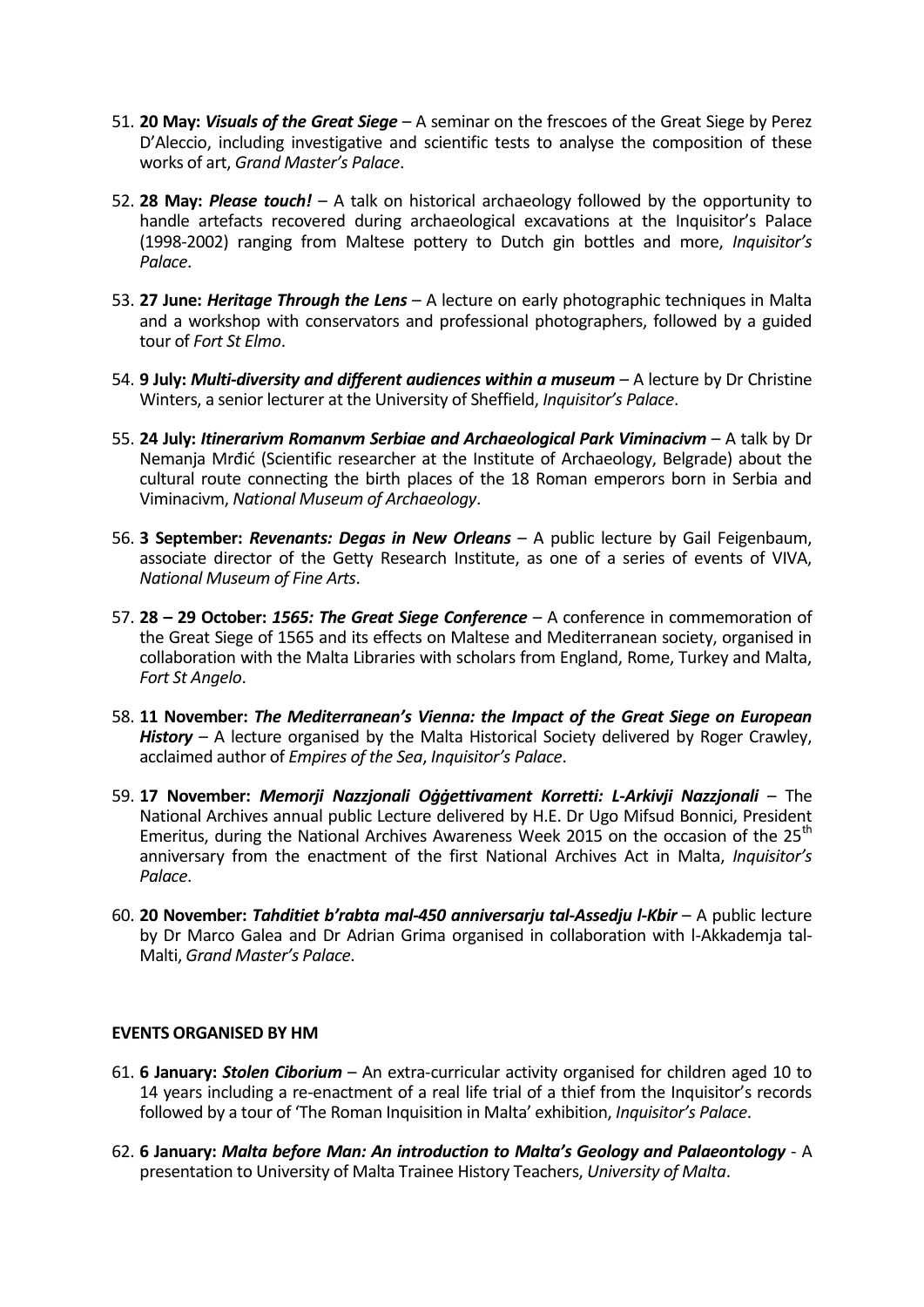- 63. **17 January:** *The Complete History of Malta (More or Less)* A hilarious family show which offered a madcap yet incredibly accurate crash course on the history of Malta followed by an animated tour of the exhibition 'Malta – The Great Story of a small Island-Nation through 100 Objects', *National Museum of Archaeology*.
- 64. **19 & 21 January:** An activity organised for primary school children consisting of a brief tour of the '100 Objects' exhibition followed by a session in Trash Archaeology, *National Museum of Archaeology*.
- 65. **26 & 30 January:** A *pre-historic activity* for primary school children consisting of a tour of the pre-historic section of the museum focusing on fashion and design followed by a handson activity, *National Museum of Archaeology*.
- 66. **31 January - 24 February:** A *pre-historic activity* for children aged 10 to 13 years by MTA under the Turu Octopus Project consisting of a tour of the pre-historic section of the museum focusing on fashion and design followed by a hands-on activity, *National Museum of Archaeology*.
- 67. **1 February:** *Public Service Week* On this occasion HM opened all its museums and sites for free. Three behind-the-scenes tours were offered at the National Museum of Natural History, and a special presentation on MUŻA followed by a tour, *National Museum of Fine Arts*.
- 68. **2 February:** *Communicating without words* A prehistoric activity for children aged 5 years consisting of a short tour of the pre-historic section, a short slide presentation on the different ways of communicating in signs, pictures or colours followed with a hands-on session, *National Museum of Archaeology*.
- 69. **10 February:** *In Search of St Paul* A heritage trail on the national feast celebrating Malta's patron saint including of a tour of the *Wignacourt Museum & Catacombs, St Paul's Grotto, St Paul's Catacombs* and *San Pawl Milqi*.
- 70. **11 - 12 February:** *Great Siege Parade* An activity for primary school children to promote awareness on the influence of the Great Siege on Maltese daily life consisting of a tour through the streets of Birgu, the Great Siege monument and the Grand Master de Valette's sword and hat, followed by a re-enactment of the traditional carnival parade which commemorates the Knights' victory over the Turks, *St Lawrence Church Parvis* (Birgu).
- 71. **16 February:** *Maltese Carnival Traditions* An activity for children consisting of a short tour of the carnival section of the museum explaining its connection to Lent, including Easter traditions, followed by a demonstration of how to make the traditional carnival sweet xkumvat, *Inquisitor's Palace*.
- 72. **16 - 17 February***: L-Għaġina tan-Nanna* A hands-on educational event for children consisting of a short tour of the windmill followed by a session of traditional pastry making, *Ta' Kola Windmill*.
- **73. 16 February:** *Il-Qarċilla* An original and unique carnival event consisting of a short talk by Olvin Vella about the linguistic value of the ancient *qrieċel*, a performance and a small exhibition of authentic specimens of *qrieċel* followed by a reception, *Inquisitor's Palace*.
- **74. 17 February:** *Il-Qarċilla* An original and unique carnival event consisting of a short talk by Dr Bernard Micallef about the literary value of the first *qarcilla*, a performance and a small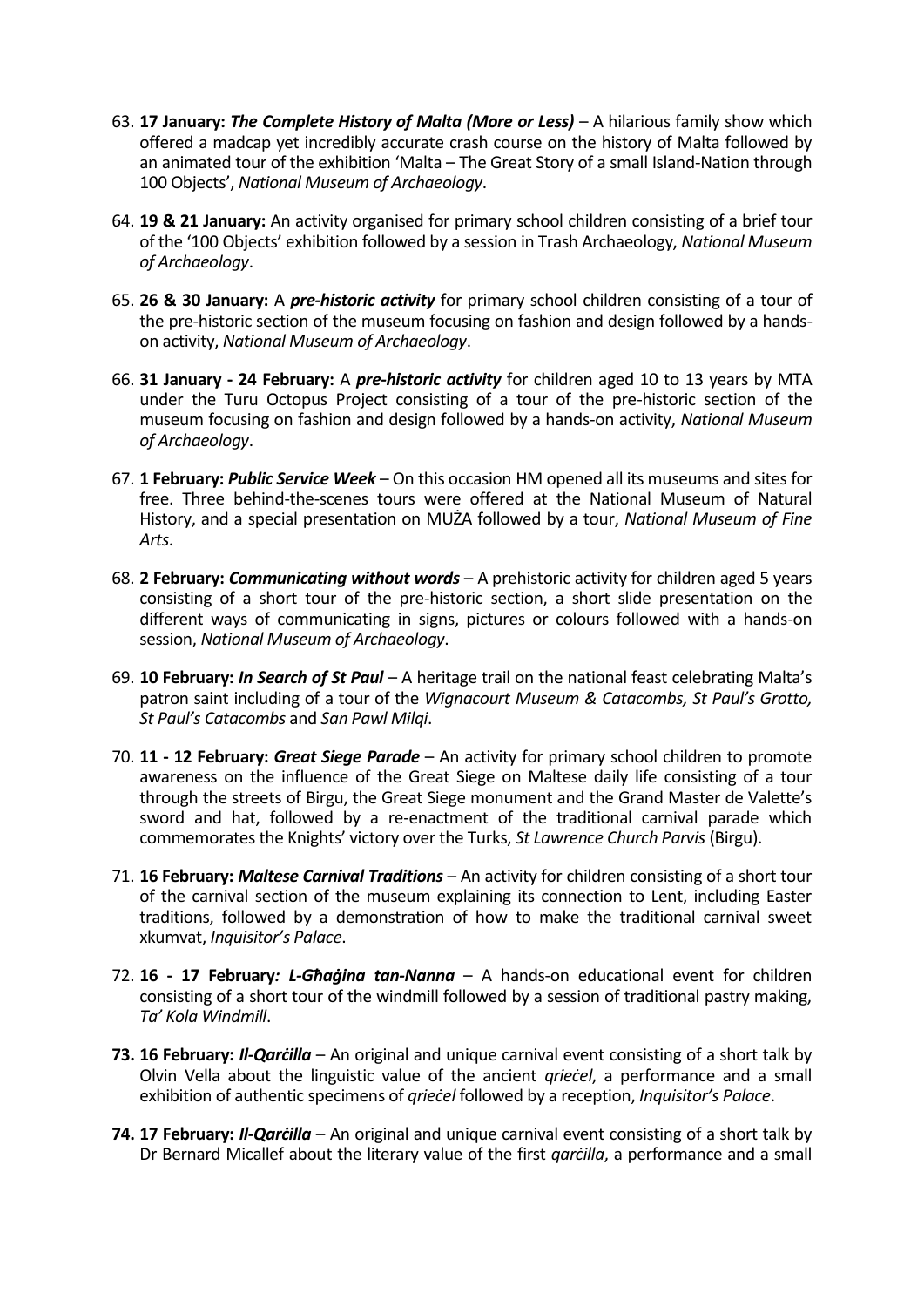exhibition of authentic specimens of *qrieċel* followed by a reception, *National Museum of Natural History*.

- 75. **25 February:** *Seminar re Project MT02/3* A New Environmental Management System at the Ħal Saflieni Hypogeum, organised for stakeholders of the tourism industry, *Ħagar Qim Visitor Centre*.
- 76. **9, 10, 11, 12, 13, 16, 17, 18 March:** *Easter Thematic Activity* to year 4 to 6 students including a tour of the Palace with emphasis on Easter, followed by a cookery demonstration and tasting session of traditional Lent time biscuits kwareżimal, *Inquisitor's Palace*.
- 77. **20 – 21 March:** Guided tours of *Mnajdra Temples* and the visitor centre on the occasion of the *Spring Equinox*.
- 78. **23 March:** Thematic activity on *l-Għid il-Kbir u s-Superstizzjonijiet* A tour for secondary students on Good Friday, followed by a tribunal re-enactment and a cookery demonstration of traditional Lent time biscuits kwareżimal, *Inquisitor's Palace*.
- 79. **28 March:** *Play with Clay* An activity organised for MTA under the Turu Octopus Project for 6-13 year olds including an explanation of daily life of Neolithic people with particular focus on the use of pottery and a hands-on clay activity, *Ġgantija Temples*.
- 80. **1 April:** *Discovering Buskett* An extra-curricular thematic activity for children aged 10-14 years to discover the importance of Buskett not only from the historical aspect but also from its ecological point of view. These included exercises in listening to sounds with eyes closed, bark rubbing, tree hugging and searching for the tree related to each child through their birth date. Children were presented with a certificate of participation.
- 81. **2 April:** On the occasion of *Maundy Thursday*, the *Inquisitor's Palace* opened until midnight.
- 82. **7 April:** *Prehistoric Fashion* An extra-curricular thematic activity for children aged 10-14 years including a tour of the visitor centre focusing on jewellery, clothing, decorations, etc and seeing actual surviving artefacts followed by a short video on pre-historic fashion and a hands-on activity, at *Ħaġar Qim*. Children were presented with a certificate of participation.
- 83. **25 April:** Seminar on the history of the Great Carrack Sant'Anna and on its model construction, *Malta Maritime Museum*.
- 84. **26 April:** Tour of *Tas-Silġ* for HM members.
- 85. **29 April:** *Book reading sessions* Two reading sessions from the book L-Ewwel 35,000,000 sena ta' Ħajti, *Żejtun Primary School*.
- 86. **3 May:** *Open Day* at the *Inquisitor's Palace*.
- 87. **10 May:** *Open Day* at *Fort St Elmo*.
- 88. **11 – 15 May:** *Ġmiel il-Ħrafa* A thematic activity for Year 4 primary students consisting of a brief tour of the museum highlighting traditional aspects, an animated reading of the legend 'Id-Dragun Drangantil' followed by a session of preparing traditional Maltese sweets 'ilbiskuttini tar-raħal', *Inquisitor's Palace*.
- 89. **16 May:** A *sleep-over* by a group from Skola Sport accompanied by their tutors, *Fort St Elmo*.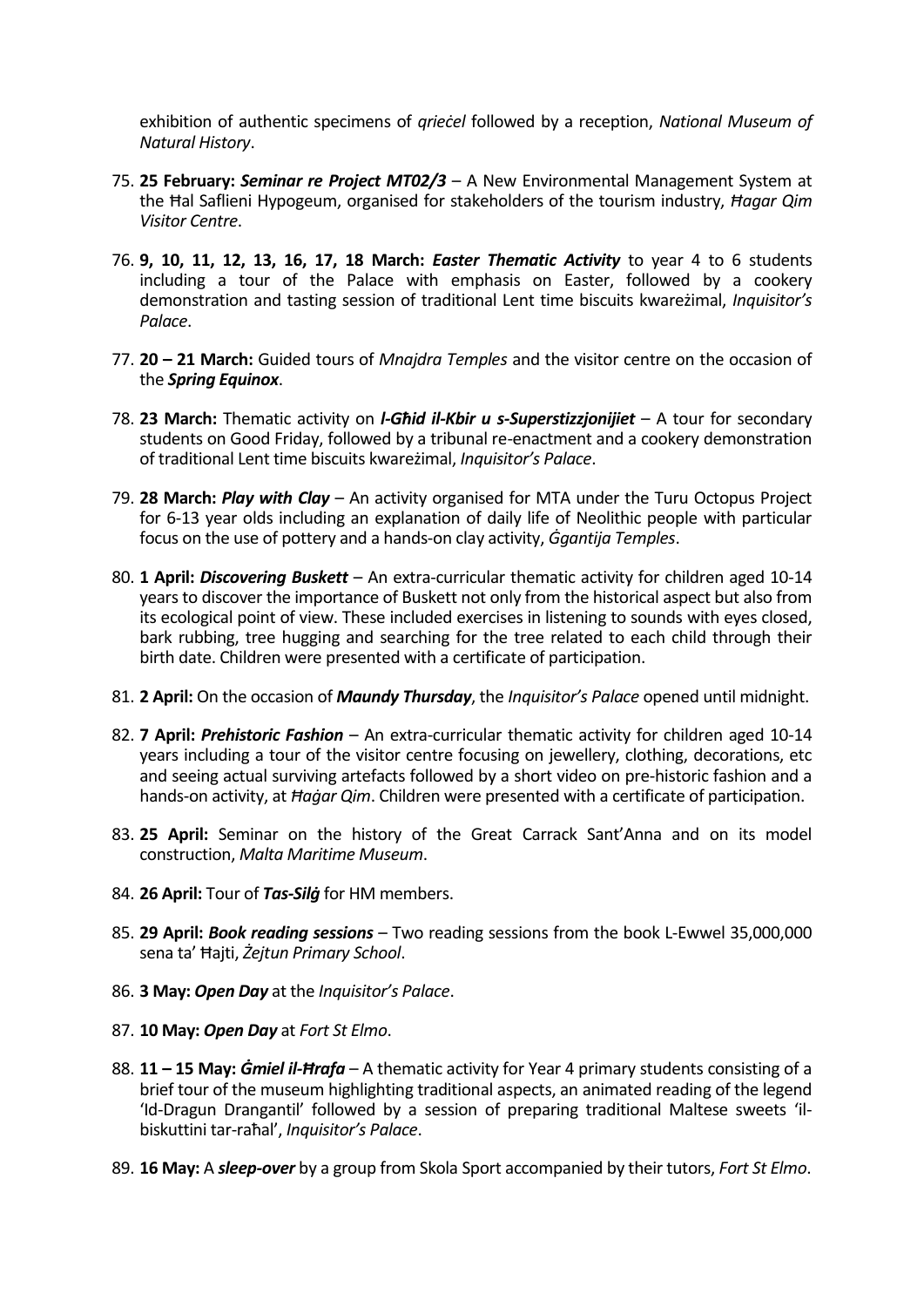- 90. **17 May:** An activity organised for MTA under the Turu Octopus Project for children consisting of a brief explanation and tour on the daily life of the mariners and life at sea in general followed by games, traditional dances and other period re-enactments, *Malta Maritime Museum*.
- 91. **17 May:** *Life at Sea 2015, Dawn of the Great Siege* Birgu's piazza and waterfront were transformed into a hub of activity including food stalls, music, pageantry and re-enactors to commemorate the 450 years from the Great Siege, *Malta Maritime Museum*.

### 92. **17 May:** *The Great Siege of 1565 Harbour Tour*.

- 93. **18 May:** Outreach activity including a number of short presentations and discussions on the Great Siege led by curators and conservators supplemented by the presence of authentic armour of the Great Siege, *St Vincent De Paule Residence*.
- 94. **19 May:** *Outreach to Schools* Book reading sessions of HM's publication L-ewwel 35,000,000 sena ta' ħajti, *Birżebbuġa Primary School*.
- 95. **19 May:** An educational and fun activity for *Birzebbuġa Primary School* children focusing on the *Disembarkment of the Turks in 1565*.
- 96. **29 May:** *Roman Life*  A thematic activity for primary school children consisting of a short tour of the museum focusing on clothing and the architecture of the Domvs, followed by three other activities, *Domvs Romana*.
- 97. **7 June:** *Għar Dalam* was open at a reduced admission fee on the occasion of *World Environment Day*.
- 98. **15 June:** *Outreach to Schools*: Book reading sessions to primary school students, *Zejtun Primary School*.
- 99. **20 – 21 June:** Guided tours of *Mnajdra, Ħaġar Qim* and the visitor centre for the *Summer Solstice*.
- 100. **26, 27 & 28 June:** *1565: First and Last Hope* An interactive and site-specific performance focusing on the events prior, during and after the Great Siege of 1565, *Fort St Elmo*.
- 101. **2 July:** *Għar Dalam Dig* HM young members were invited to dig for animal bones in specially prepared sand pits at *Għar Dalam*, followed by a visit to the cave and some refreshments.
- 102. **7 – 9 July, 18, 22 – 23 September:** *In-service course for history teachers* at HM's Head Office, *National Museum of Natural History and St Paul's Catacombs*.
- 103. **13 July:** Open morning at *Kordin III Excavation* HM members were invited to join the FRAGSUS team carrying out excavations at the *Kordin III site*.
- 104. **13 – 16 & 24 July:** *Children summer school activities* including crafts, a treasure hunt and a tour of *Fort St Elmo*.
- 105. **15 July:** *Shadows of the Great Siege* An animated tour of the streets of *Senglea and Birgu* during which participants were guided through places of interest and encountered various characters who featured in the Great Siege of 1565.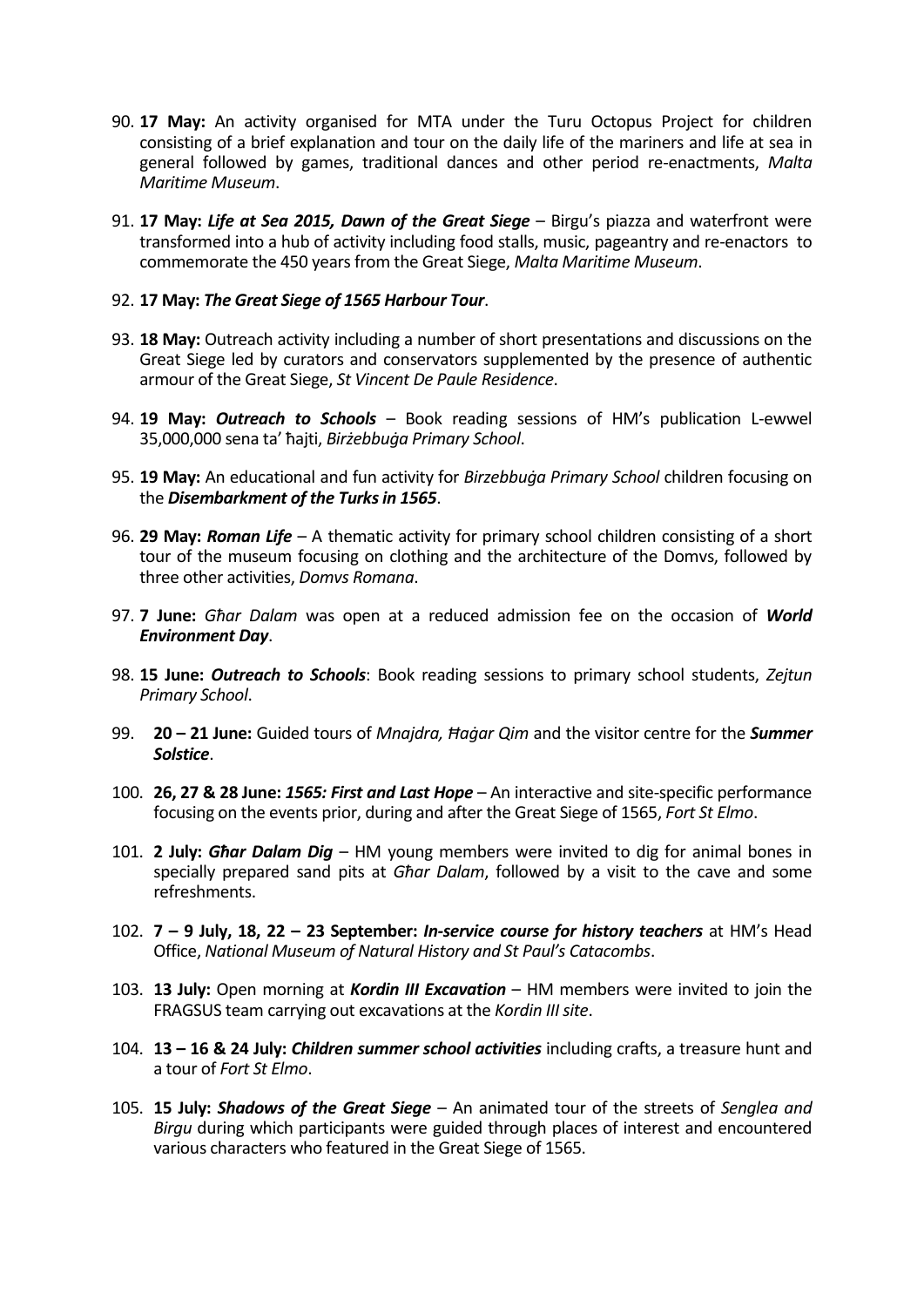- 106. **17 July:** *Sunset Heritage Trail* at *Ħaġar Qim, Mnajdra, Misqa Tanks, the Congreve Memorial and Ħamrija Tower*.
- 107. **28 July:** A guided tour of *Ggantija* for *Skola Sajf* students.
- 108. **31 July:** *Għar Dalam under a Full Moon* A moonlight tour of the museum, garden and cave followed by a light meal.
- 109. **31 July:** A tour and jewellery-making activity organised for *San Lawrenz Parish Summer School*students, *Ġgantija Temples*.
- 110. **8 August:** *Sue Mifsud Pottery Activity* A presentation for children about pottery in archaeology followed by a tour of the museum and hands on session, *National Museum of Archaeology*.
- 111. **12 August:** A guided tour of *Ħaġar Qim* for the *Għaxaq Skola Sajf*students.
- 112. **13 August:** A brief tour of the visitor centre and the 5D show followed by puzzles, colouring and temple building with a pottery session for the *Żebbuġ Skola Sajf* students, at *Ħaġar Qim*.
- 113. **14 August:** Official presentation of a copy of a *Map from the Ming Dynasty by Captain Zhai Mo*, on the occasion of the 2015 Retrace Maritime Silk Road, *Malta Maritime Museum*.
- 114. **15 August:** The *National War Museum* and the *Gran Castello Sites* were open at a reduced admission fee on the occasion of the feast of the *[Assumption of Our Lady](https://en.wikipedia.org/wiki/Assumption_of_Mary)*.
- 115. **17, 18, 20, 21 August:** *Logħob Tradizzjonali Malti* organised for Żurrieq Skola Sajf students, *Inquisitor's Palace*.
- 116. **8 September:** *Open day* at *all Heritage Malta museums and sites* (excluding The Grand Master's Palace State Rooms and Armoury and the Hypogeum) on the occasion of Victory Day.
- 117. **12 September:** An event to observe two groups of *nocturnal creatures*, bats and moths, with the use of specialised apparatus including a bat detector, a talk, a tour of the cave followed by refreshments, *Għar Dalam*.
- 118. **22-23 September:** Guided tours of *Mnajdra Temples* on the occasion of the *Equinox*.
- **119. 27 September:** On the occasion of *World Tourism Day*, *all HM's museums and sites* (except the Hypogeum and the Grand Master's Palace State Rooms and Armoury) opened to the public at a reduced entrance fee of €5.
- 120. **30 September:** Book launch of the publication *The Late Prehistory of Malta: Essays on Borġ in-Nadur and other sites*, at Grand Salon, *National Museum of Archaeology*.
- 121. **30 September:** Official presentation of *donation of artworks* by *Fr Marius Zerafa* to HM, at the Ministry of Justice, Culture and Local Government.
- 122. **2 October:** *Official inauguration of St Paul's Catacombs* by the Hon. Dr Owen Bonnici, Hon. Dr Ian Borg and European Commissioner for Regional Politics Corina Creţu.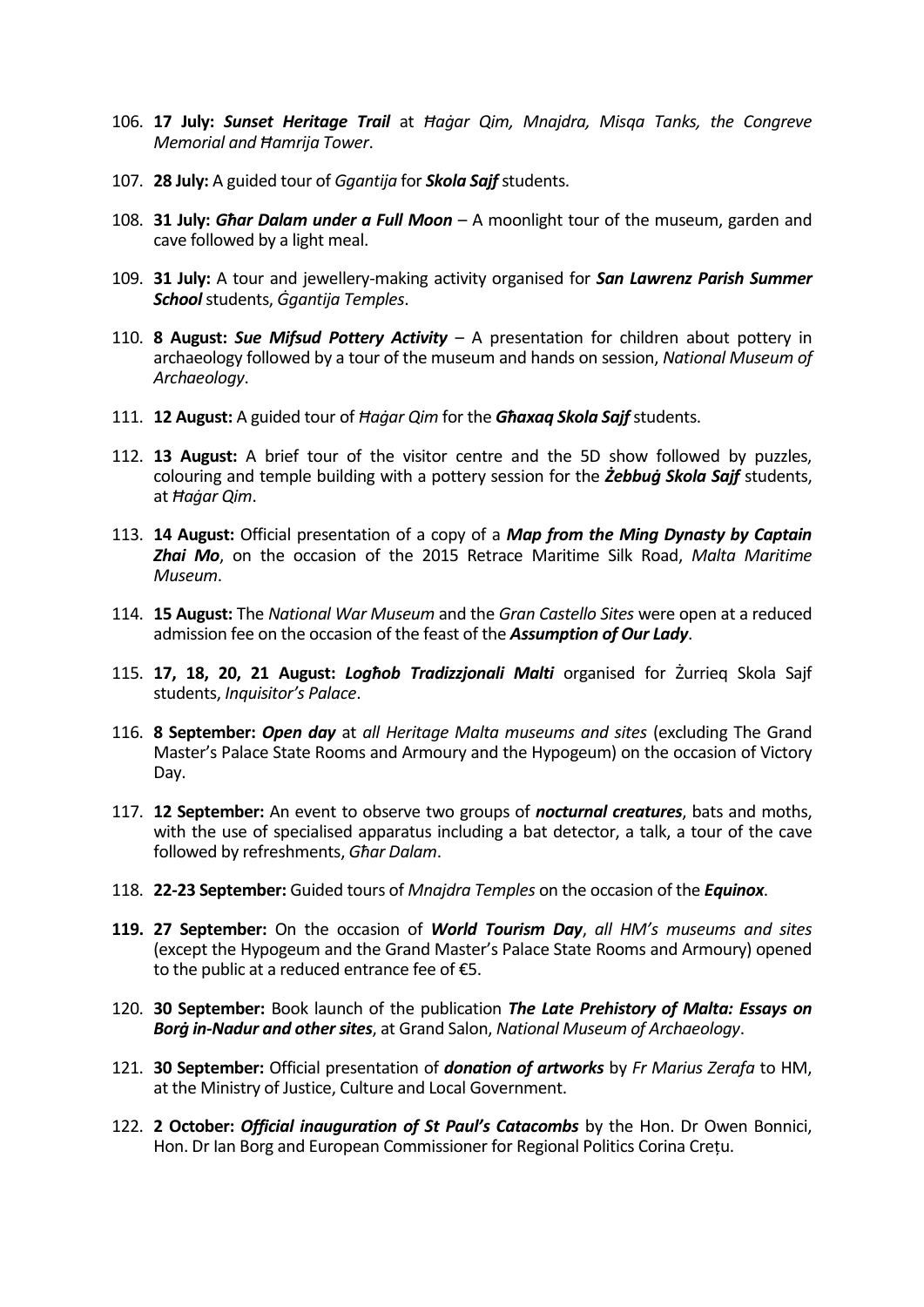- 123. **4 October:** *Open Day* at *St Paul's Catacombs*.
- 124. **8 – 23 October:** *Great Siege activities for children* consisting of street drama, art and music workshops and a visit to the Great Siege exhibition, at the *National Museum of Archaeology, the Grand Master's Palace and HM's Showcase*.
- **125. 12-23 October:** *Great Siege activities for children* consisting of history, home economics, drama and art and music workshops, *Fort St Angelo*.
- 126. **9 – 11 October:** *Birgufest* The *Malta Maritime Museum and the Inquisitor's Palace* opened till late at a reduced price.
- 127. **11 October:** *Birgufest Fort St Angelo* opened to the public at a reduced price of €2 which also included the *Malta Maritime Museum* and the *Inquisitor's Palace*.
- 128. **16 October:** *Curator's Tour* for Heritage Malta members of '1565 The Great Siege of Malta Exhibition', *Grand Master's Palace*.
- 129. **17 October:** *1565: A New Era* A tour focusing on the Great Siege, the fortifications and the effect of the siege in European history followed by a coffee break during which participants watched the fleet participating in the Middle Sea Race, *Fort St Elmo*.
- 130. **16 – 29 October:** *L-Għadam tal-Mejtin* Tour of the museum and All Soul's traditional food-making activity, *Inquisitor's Palace*.
- 131. **28 October:** Official *presentation of the donation of a drawing by artist Nicholas Pocock* (1840-1921) to HM by Prof Terrance Duggan, *Malta Maritime Museum*.
- 132. **30 October:** *Official inauguration of Fort St Angelo* by the Hon. Prime Minister.
- 133. **31 October – 1 November:** *Fort St Angelo* opened to the public against a donation of €1.
- 134. **2 November:** *L-Għadam tal-Ħelu u Tradizzjonijiet oħrajn marbuta mal-Għid tal-Erwieħ* An event for children which included a short tour of the windmill focusing on the traditions and food associated with the feast 'l-Għid tal-Erwieħ', *Ta' Kola Windmill*.
- 135. **4 November:** *Official launch of seven HM Publications* by the Hon. Minister of Justice, Culture and Local Government at the HM book stand, *Mediterranean Conference Centre*.
- 136. **8 November:** On the occasion of the feast of St Martin and the event *Ludi Plebeii*, the *Domvs Romana* and the *National Museum of Natural History* opened to the public at a reduced entrance fee of €2.
- 137. **9 November:** *Historic Tour of Valletta* A tour of Valletta organised for a group of Gozitan secondary students.
- 138. **10 November & 3 December:** *Diagnostic Physicochemical Applications to Cultural Heritage: Bridging Theory and Application* – An event for  $6<sup>th</sup>$  Form students including a brief explanation of theoretical applications, demonstrations related to analysis and interpretation on a selected number of instruments, *Bighi*.
- 139. **13 & 16 November:** *Niltaqgħu mal-Falkun fil-Buskett* An event organised for primary and secondary students including a short tour of the gardens followed by a session with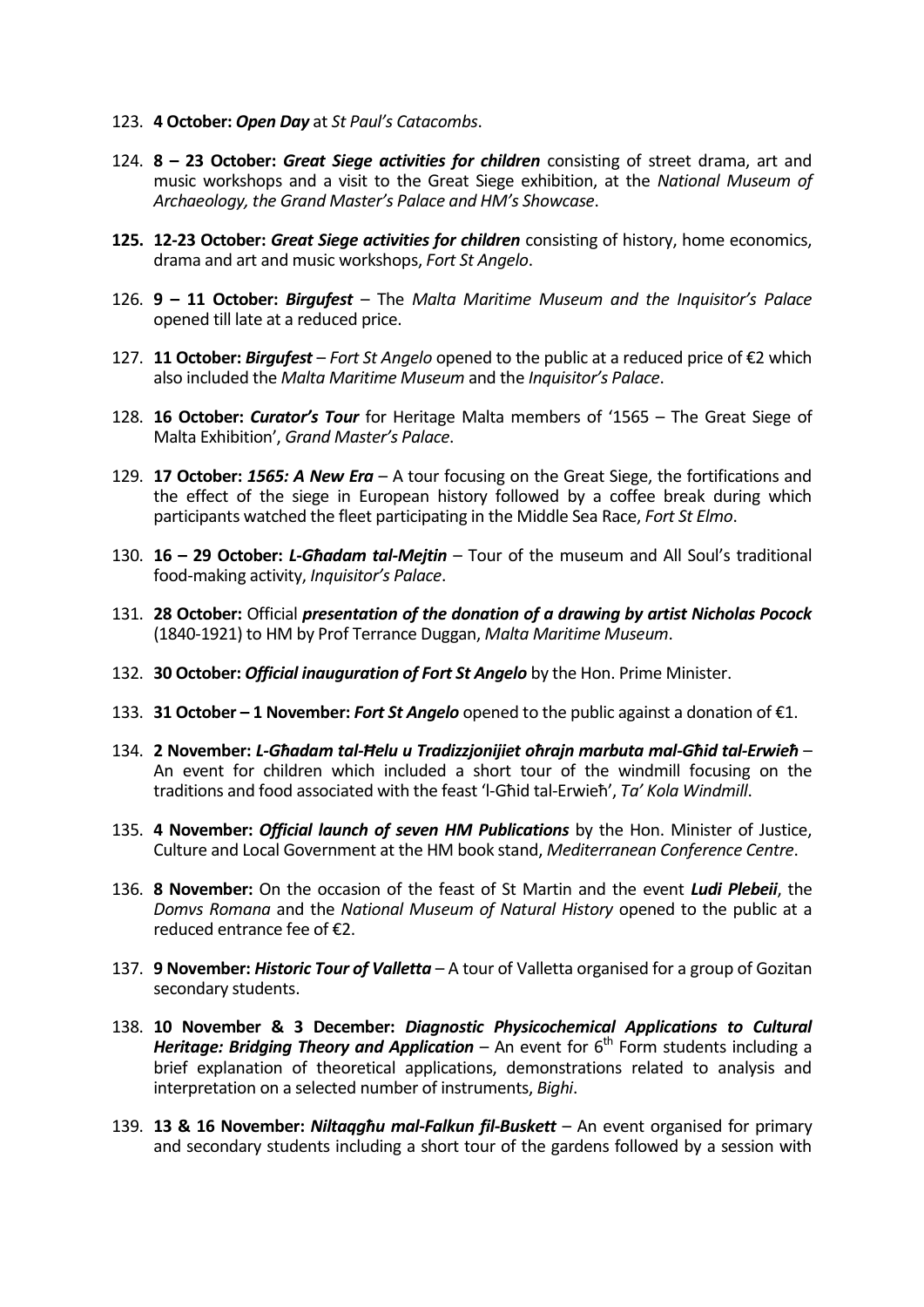the Malta Falconry Club where the students took turns to fly some falcons, *Buskett Gardens*.

- 140. **17 – 20 November:** *Maths Trail* An event organised for primary students designed to link strands and units of the mathematical curriculum. The trail was also linked and integrated with other subject areas such as history, *Ta' Bistra Catacombs*.
- 141. **20 November:** *L-Għid tal-Erwieħ* A thematic event including insights into the Inquisition and cases of supernatural invocations and apparitions, a traditional supper in remembrance of the souls and a sleep-over in the 17<sup>th</sup> century prisons, *Inquisitor's Palace*.
- 142. **23 – 25 November:** *Folklor Malti, Ilbies u Superstizzjoni* An activity organised for secondary students including a presentation on the cotton and wool industry, a tour of part of the reserve collection and the prison cells and a re-enactment with period costumes by the students, *Inquisitor's Palace*.
- 143. **1 & 4 December:** *Stepping back in the Middle Ages*, the Tombstone of Majmuna and more: Hands-on activities for secondary school students, *Gozo Museum of Archaeology*.
- 144. **5 – 6 December:** *The 1565 Great Siege of Malta* exhibition and the former *Parliament Chamber* were open to the public at a reduced fee of €5 per person.
- 145. **7 December: HM Members'** get together at *Fort St Elmo*.
- **146. 9 – 17 December:** A *Christmas thematic activity for school groups* consisting of a brief tour of the museum highlighting the nativity display and a hands-on session, *Inquisitor's Palace*.
- 147. **11 December:** *Fine Art Reproduction Photography* An insightful presentation for both professionals and enthusiasts by Mr Paul Mizzi organised for HM members at *Fort St Elmo*.
- 148. **21 December:** Guided tours of *Mnajdra Temples* and the *Visitor Centre* on the occasion of the *Winter Solstice*.
- 149. **22 December:** *The Complete History of Malta (More or Less)* A hilarious show offering a crazy yet incredibly accurate crash course in the history of Malta, *Malta Maritime Museum*.

#### **EVENTS IN WHICH HM PARTICIPATED**

- 150. **11 March:** *Careers Day* HM took part in the Careers Day for Secondary School students of *De La Salle College*.
- 151. **17 – 18 March:** *Heritage Interpretation for Senior Audiences (HISA)*: An EU funded project to enhance the learning experience of seniors visiting heritage sites and museums. HM supported this initiative with visits to *St Paul's Catacombs* and the *Domvs Romana*.
- 152. **14 April:** Ceremonial re-enactment of the *award of the George Cross* to the people of Malta to mark the 73rd anniversary, *St George's Square* (Valletta).
- 153. **18 – 19 April:** *Medieval Mdina* Reduced admission fee for the Domvs Romana and the National Museum of Natural History, and re-enactments by Compagnia San Michele,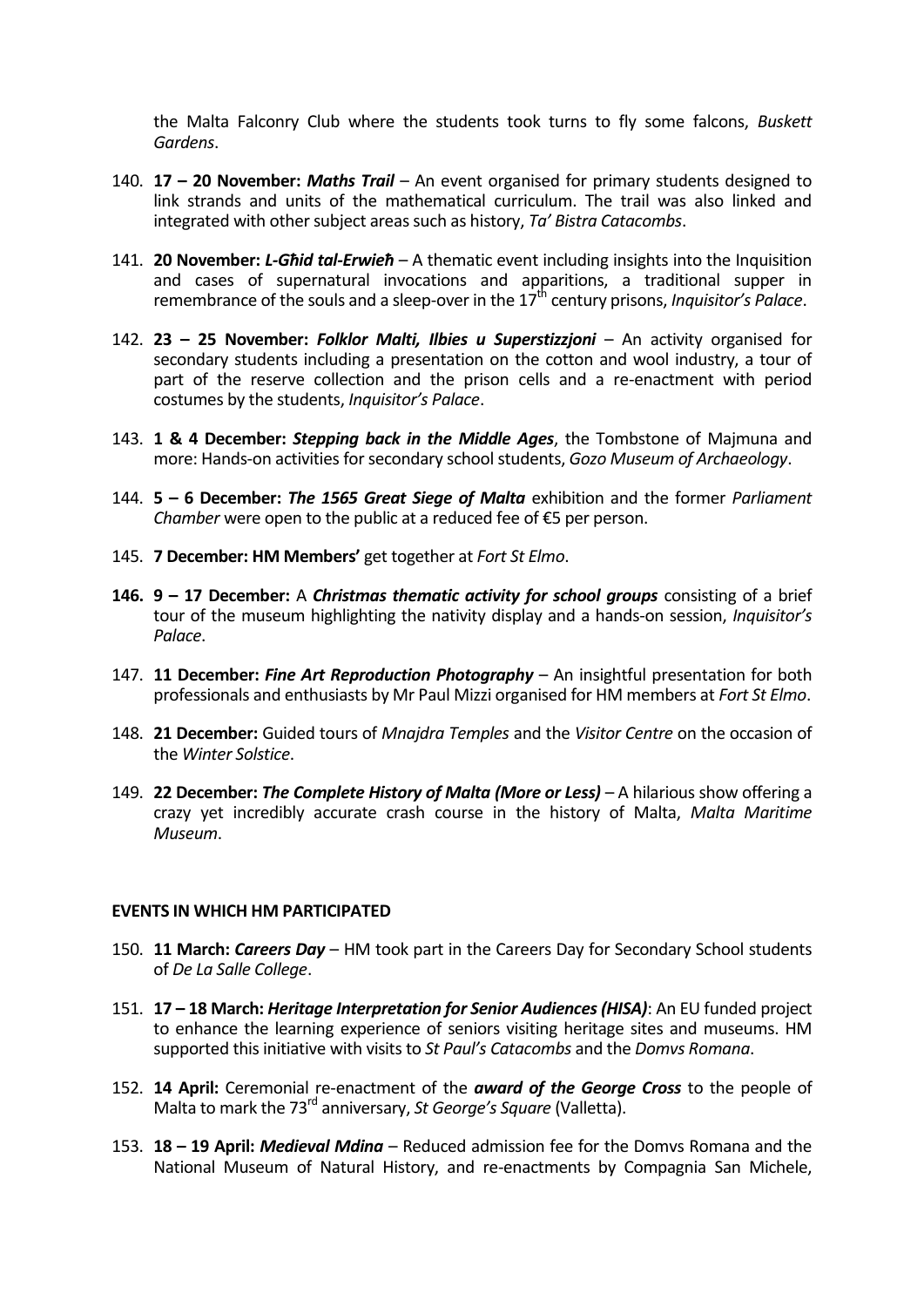tours, display by a falconer and static displays including an artist painting, a medieval tableware with typical food items, a sculptor working and a medieval barber surgeon, *National Museum of Natural History*.

- 154. **19 April:** Guided tours at a reduced price at *Ta' Ħaġrat* on the occasion of *Festa Frawli* organised by the Mġarr Local Council.
- 155. **26 April:** Reduced admission fee for the *Ġgantija Temples* and *Ta' Kola Windmill* on the occasion of *Xagħra Day*.
- 156. **17 May:** Tour of *Skorba Temples* on the occasion of the *Żebbiegħ Agriculture Festival*.
- 157. **31 May:** Reduced admission fee for *Ħaġar Qim* and *Mnajdra* on the occasion of the *Qrendi Potato Festival*.
- 158. **30 June - 4 July:** *Preserving our Heritage, Preserving our Values* 2015 Australian Environmental Law Enforcement Conference organised by the Australian Environment Law Association, at the Green C Lounge, *Phoenicia Hotel*.
- 159. **25 September:** *Science in the City* Late night opening with reduced admission fee, *National Museum of Archaeology*.
- 160. **4 October:** *Notte Bianca* HM Valletta museums opened till late for free and a discounted admission ticket of €5 for the 1565: The Great Siege of Malta exhibition, *Grand Master's Palace*.
- 161. **28 – 29 November:** *Magna Carta 800 Global Tour* Malta: official opening ceremony and a display of the 1215 King John's document organised by the British High Commission and the National Library of Malta, *National Library of Malta*.
- 162. **4 December:** *Empowering Tomorrow* The 3rd Mediterranean Tourism Forum organised by the Malta Hotels and Restaurants Association, *Intercontinental Conference Centre*.

# **EVENTS ORGANISED IN COLLABORATION WITH OTHERS**

- 163. **31 January:** *Prehistoric Fashion*  An activity for children organised in collaboration with the MTA consisting of a tour of the museum focusing on fashion followed by a hands-on crafts creating prehistoric fashion, *National Museum of Archaeology*.
- 164. **1 & 22 February, 1, 8, 15, 22 & 29 March, 12, 19 & 26 April, 3, 10, 17, 24 & 31 May, 7, 14 & 21 June, 5 & 12 July, 20 & 27 September, 4, 11, 18 & 25 October, 27 December:** *In Guardia* – Full scale military drills and re-enactments in period costumes organised in collaboration with MTA, *Fort St Elmo*.
- 165. **20 February:** *Inauguration of Ta' Bistra Catacombs* Archaeotur Project by Parliamentary Secretary Dr Stefan Buontempo and Mosta Mayor Dr Shirley Farrugia, organised in collaboration with the Mosta Local Council.
- 166. **21 March:** *Natural Habitat Heritage Trail* A tour exploring different natural habitats in Malta including a visit to the National Aquarium followed by a visit to Simar Nature Reserve in Xemxija, organised in collaboration with the Malta National Aquarium.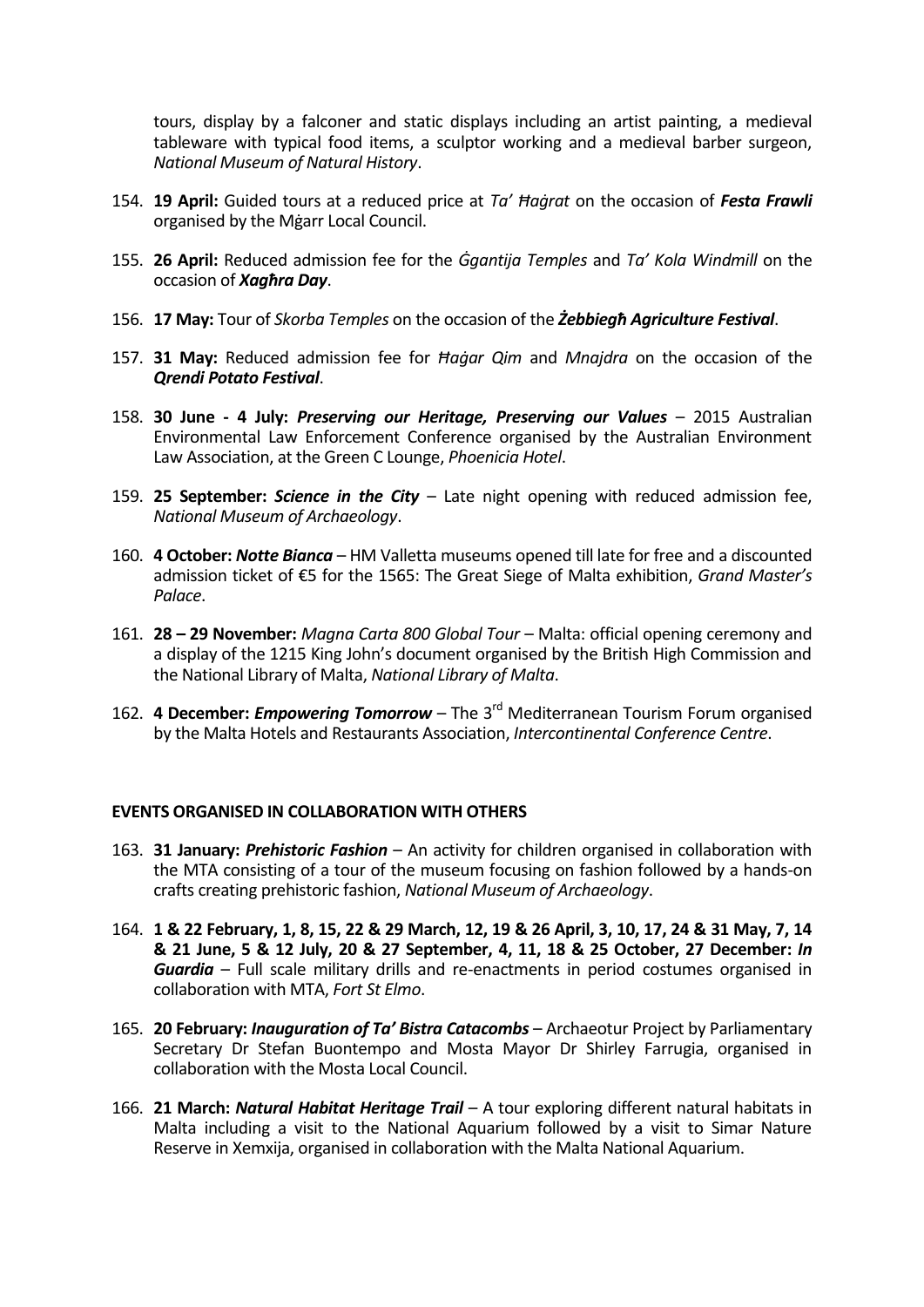- 167. **29 March:** *Industrial Heritage tour* A tour exploring Malta's industrial heritage including Tal-Palma (Mġarr) Underground Emergency Flour Mill and the Buses at Malta Shipbuilding was organised in collaboration with the Farsons Foundation.
- 168. **14 & 27 April:** *Folklor Malti: Ilbies u Superstizzjoni* An activity for secondary students organised with the Department of Education focusing on the Maltese language, including a tour of the museum, a presentation on the cotton and wool industry followed by a clothing re-enactment of a real inquisitorial case, *Inquisitor's Palace*.
- 169. **5 May:** *Alternative Learning Programme* Hands on activities for students with behaviour issues and difficult background organised in collaboration with the Ministry of Education, *St Paul's Catacombs*.
- 170. **7 - 8 May:** *Europe Day Activities* Fun and learning day for primary school children consisting of a tour of the Fort highlighting the Great Siege, short intervals of plays depicting fictitious everyday lives of civilians and soldiers within the fort during the two major wars, art and music sessions and a fun quiz on Europe and European countries was organised in collaboration with the European Commission Representation in Malta and the Drama Unit, *Fort St Elmo*.
- 171. **8 May:** *Official inauguration of Fort St Elmo* by the Hon. Prime Minister, in collaboration with the Grand Harbour Regeneration Corporation.
- 172. **23 June:** *Commemoration of the fall of the Fort in 1565* A commemorative mass to remember and honour the fallen heroes who died at Fort St Elmo followed by a reception was organised in collaboration with Demicoli & Associates, *Fort St Elmo*.
- 173. **10 September:** *Malta Bat Night* An evening event organised in collaboration with MEPA on the occasion of the European Bat Night consisting of a number of presentations and hearing the 'silent' songs of the bats by means of a Bat Detector, *National Museum of Natural History*.
- 174. **18 September:** A reception organised in collaboration with the Valletta 2018 Foundation and Valletta Local Council as part of the project **'***Naqsam il-MUŻA***'**, *National Museum of Fine Arts*.
- 175. **25 September:** Launching of a joint numismatic product consisting of a *silver coin* issued by the Central Bank of Malta and a silver foil issued by HM commemorating the 450<sup>th</sup> Anniversary of the Great Siege of Malta of 1565, *Grand Master's Palace*.
- 176. **10 October:** A *concert by French musicians* organised in collaboration with the Office of The President in aid of the Malta Community Chest Fund, at the Salon, *National Museum of Archaeology*.
- 177. **14 October:** *Malta Bat Night* An evening event organised in collaboration with MEPA consisting of a number of presentations and hearing the 'silent' songs of bats by means of a bat detector, *National Museum of Natural History*.
- 178. **27 October:** A *map viewing session* for Dr Alexander Kent showcased highlights from the Albert Ganado Map Collection, organised by the Geography Department of the University of Malta in collaboration with HM and the Malta Map Society, *National Museum of Fine Arts*.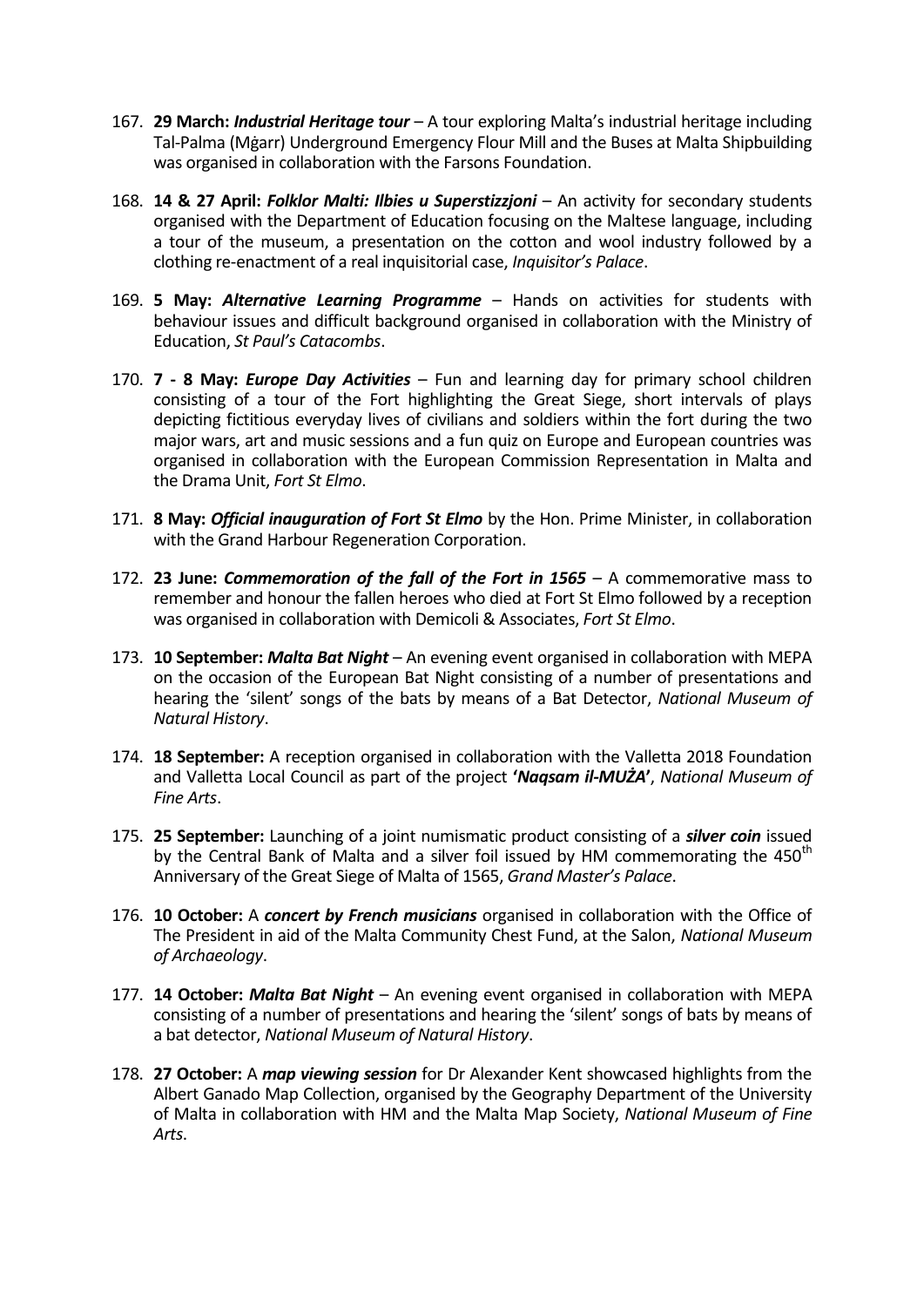- 179. **4 – 8 November:** *National Book Festival* A record number of publications were available from HM's stand, *Mediterranean Conference Centre*.
- 180. **20 November:** *General clean-up of Fort Delimara* by HSBC employees as part of the corporate social responsibility programme of the bank.
- 181. **27 November:** Official inauguration of the '*Out of the Blue*' exhibition and award ceremony of the Prince of Wales Commonwealth Environmental Photography awards by HRH The Prince of Wales, organised in collaboration with the British High Commission and the Office of the Prime Minister, *Malta Maritime Museum*.
- 182. **28 November:** *Official visit to HM Conservation Laboratories by Her Majesty Queen Elizabeth II and the Duke of Edinburgh* organised in collaboration with the British High Commission and the Office of the Prime Minister.
- 183. **2 December:** *The Hour of Code* Launch of a worldwide digital game organised in collaboration with the Ministry of Education, *Museum of Archaeology*.
- 184. **4 December:** Launch of a *digital history game In the Bastions and the book A bird's eye view of the Great Siege* followed by a tour of the Palace and the 1565: The Great Siege of Malta Exhibition organised in collaboration with MITA Innovation Hub, *Grand Master's Palace*.

#### **EVENTS HOSTED BY HM**

- 185. **23 January:** *Cena del Corso* An exceptional evening loaded with historical information on Maltese corsairs, good food and wine organised by the Notarial Archives Resources Council, *Malta Maritime Museum*.
- 186. **3 March:** *Official launch of the Offenders Rehabilitation Board* by the Hon. Minister Dr Owen Bonnici, *National Museum of Fine Arts*.
- 187. **15 March:** The *GLARAC Association* held a memorial service under the patronage of the President of the Republic, who unveiled a plaque to commemorate the 75th anniversary of the loss of Maltese seamen who perished during the Norwegian campaign in the Arctic Circle along with 1,500 British seamen serving on *HMS Glorious*, *Ardent* and *Acasta*, *Malta Maritime Museum*.
- 188. **8 March:** *A press conference by BirdLife Malta* as part of the referendum campaign, *National Museum of Archaeology*.
- 189. **10-13, 20, 23-26 March:** *Emigration Awareness Project activities*  Workshops for Form 2 students to promote awareness on the effects of emigration, organised by the Education Directorate as part of the 5<sup>th</sup> Convention for the Maltese Living Abroad 2015, Malta *Maritime Museum*.
- 190. **22 March, 19 April & 24 May:** *Pre-lunchtime concerts* organised by the Research, Innovative and Development Trust of the University of Malta, *Tal-Pilar Church*.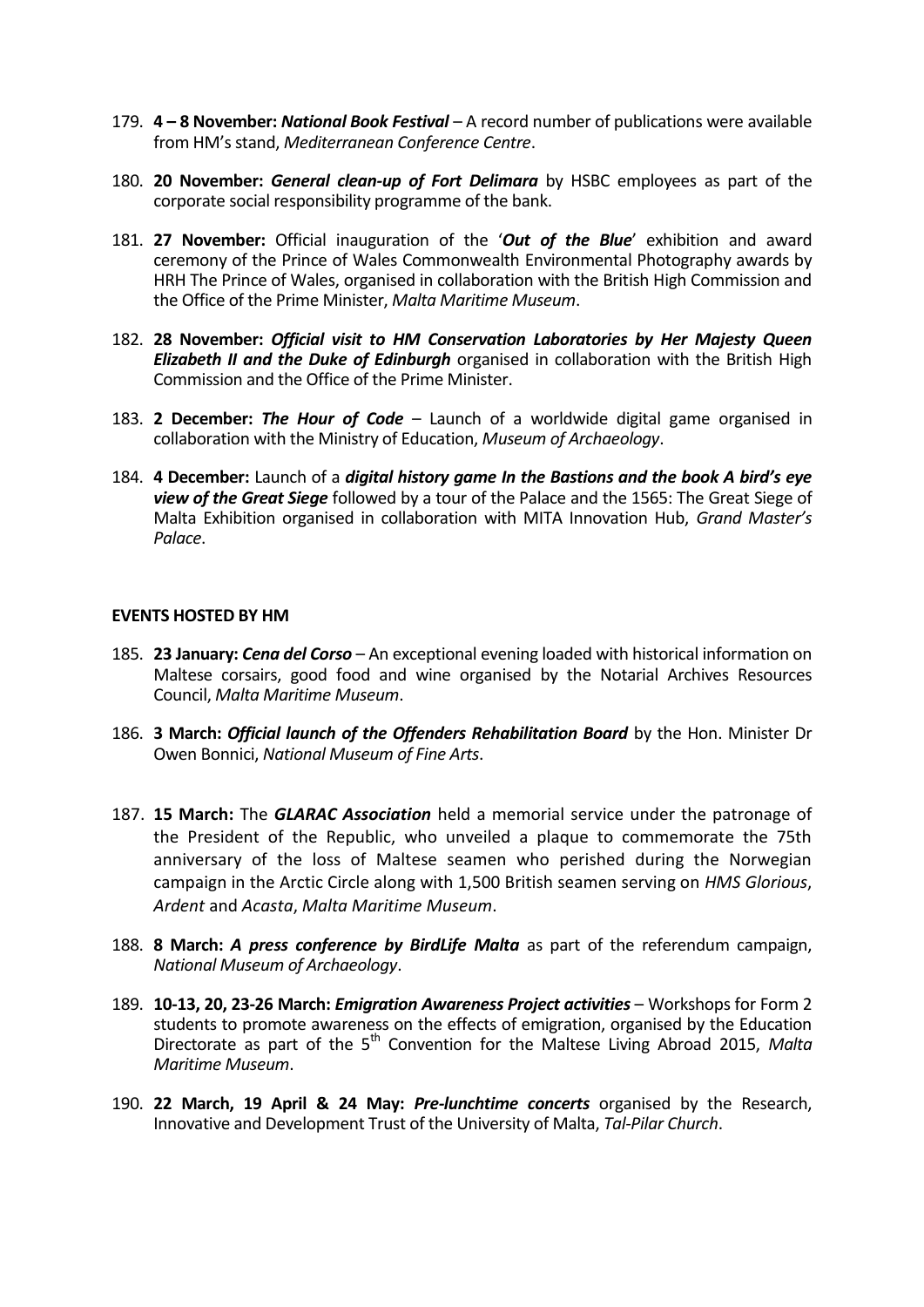- 191. **1 April:** *Napprezzaw ir-Rabat u l-Imdina* A tour of *St Paul's Catacombs*, the *Roman Domvs*, the *National Museum of Natural History* and various churches was organised by Fondazzjoni Nazareth.
- 192. **19 April:** *Episodes from the Great War* The Friends of the Malta Maritime Museum annual seminar, *Malta Maritime Museum*.
- 193. **23 April:** *Book launch of the publication Duende* by Lizzie Eldridge, *National Museum of Fine Arts*.
- **194. 28 April:** Launch of the *San Anton School Grade 6's Kreattiv Project* publication *Every Painting has a Story*, *National Museum of Fine Arts*.
- 195. **11 May:** *Start-App 15K*  A press conference by Parliamentary Secretary Dr Jose Herrera and organised by MITA to announce the winners of the Start-App 15K competitive call covering the development of a mobile app in the areas of cultural heritage and development planning, *Tarxien Temples*.
- 196. **21 May:** *Press conference by Wintermoods* to launch their concert to be held in June, *Fort St Elmo*.
- 197. **23 May:** *The President's Cruise for Solidarity* Press conference for the launching of national activities in aid of the Community Chest Fund by the President of Malta, *HM Head Office*.
- 198. **1 June:** *Press conference by the President of Malta* regarding the Presidents' Ball, *Ġgantija Temples*.
- 199. **13 June:** *Winter Moods 30th Anniversary Concert*, *Fort St Elmo*.
- 200. **15 – 21 June:** *Valletta Film Festival* A 750 seat outdoor cinema at the main piazza hosted screenings from the main competition section. During the festival, various press conferences, discussions and social events were also held, *Fort St Elmo*.
- 201. **27 June:** *The President's Moon Ball*, *Ġgantija Temples*.
- 202. **2 July:** *Gvern li Jisma'* Public Consultation with the Cabinet, *Fort St Elmo*.
- 203. **8 July:** *BirdLife Malta 53rd Annual General Meeting*, *National Museum of Natural History*.
- 204. **9 July:** *HSBC Annual Concert*, *Fort St Elmo*.
- 205. **9 July:** *In-service Course for ICT Teachers* by the Education Department, *Inquisitor's Palace*.
- 206. **15 July:** *Launch of Heritage Interpretation Handbook for Seniors* by the Heritage Interpretation for Senior Audiences (HISA) as part of a Lifelong Learning Grundvig Project organised by the University of Malta, *Ta' Bistra Catacombs*.
- 207. **22, 24-26, 29, 31 July, 1& 2 August:** *Faith, Hope & Charity* An epic play set in Malta at the start of the Second World War, *Fort St Elmo*.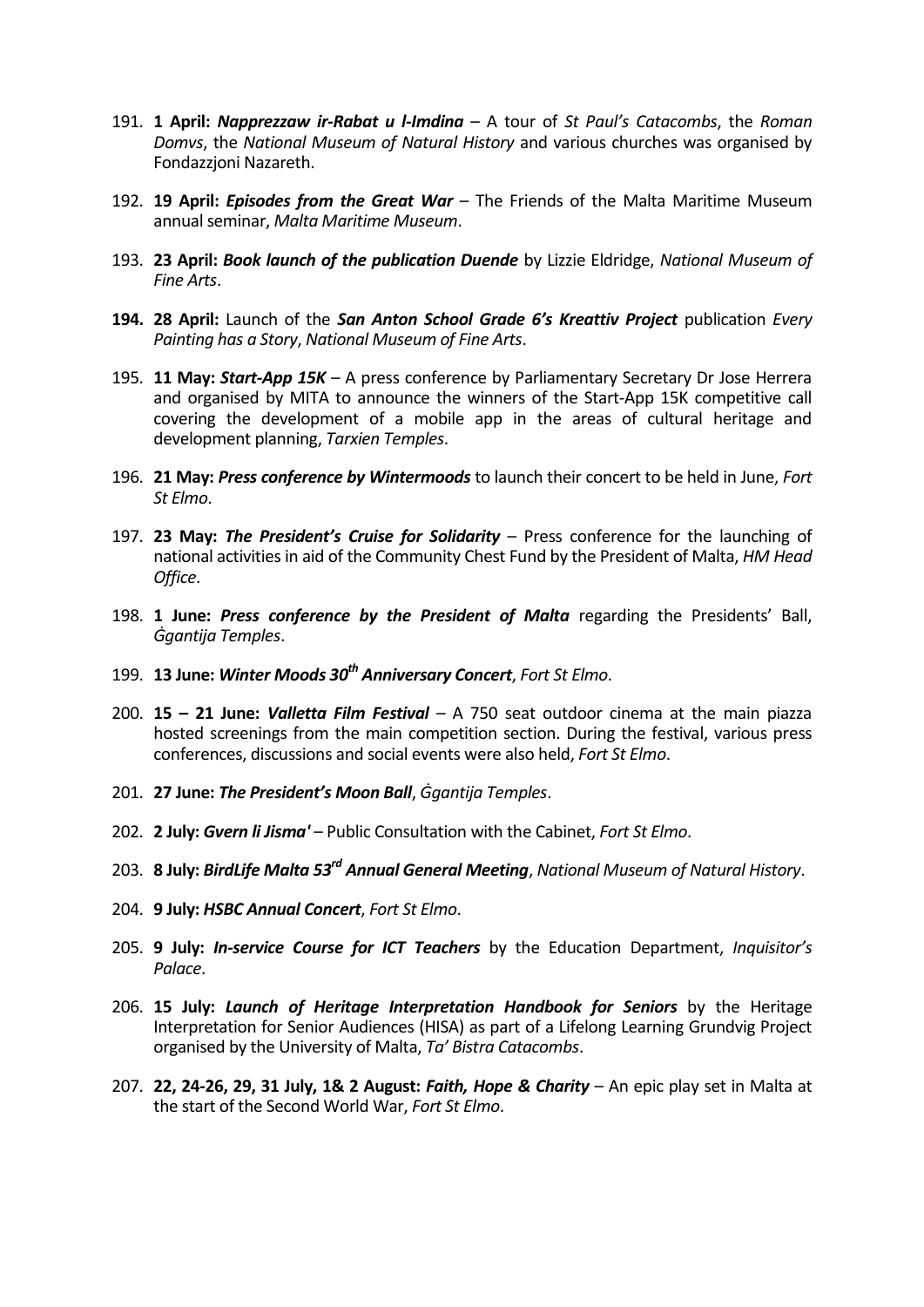- 208. **27–29 August:** *Festival Mediterranju tal-Letteratura ta' Malta 2015* organised by the Mediterranean Institute of the University of Malta in collaboration with Inizjamed, *Fort St Elmo*.
- 209. **5 September:** *Electrifyng Elmo* An event aimed at bringing life and culture organised by Cultural Events Brand Malta, including a number of Maltese and foreign street artists performing fire dancing, acoustic sessions, magic shows and a spectacular light display on the bastion wall, *Fort St Elmo*.
- 210. **7 September:** *In-service Course for Teachers focusing on Ethics* by the Education Department, *Fort St Elmo*.
- 211. **8 September:** *Laying of Flowers on the Victim's Grave* by the Arts Council Malta, *Fort St Angelo*.
- 212. **18, 22 – 23 September:** *In-service Course for Teachers focusing on ADHD Special Needs*, *Fort St Elmo*.
- 213. **18, 22 – 23 September:** *In-service Course for Arabic Teachers* by the Education Department, *National Museum of Archaeology*.
- 214. **18 September:** *Farsons Foundation Anniversary Concert and Reception*, *Fort St Elmo*.
- 215. **19 September:** *Press Conference on the Film Industry* by the Hon Dr Edward Zammit Lewis, Minister for Tourism, *Fort St Elmo*.
- 216. **3 October:** *Band'Oħra* A night of eclectic music headlined by Beangrowers featuring Explicit, Infinite Loop, Angelcrypt, Forsaken, Marmalja and Plato's Dream Machine organised by the Malta Arts Council on the occasion of Notte Bianca, *Fort St Elmo*.
- 217. **16 October:** *It-Tradizzjoni tat-Traduzzjoni* A conference on the translation tradition in Malta organised by *Inizjamed* and the Director General of Translation of the European Commission as part of the Translating for Europe Workshop, *Malta Maritime Museum*.
- 218. **4 November:** *Agatha f'Għajnejn l-Istorja* A discussion organised by the *Partit Laburista* at the Salon, *National Museum of Archaeology*.
- 219. **2 – 8 November:** *The Three Palaces Music Festival 2015*, *National Museum of Archaeology*.
- 220. **6 November:** *Gvern li Jisma'* Public consultation with the Cabinet, *Malta Maritime Museum*.
- 221. **11 – 12 November:** *Valletta Summit Fort St Elmo* was transformed into a Media Centre from where around 1000 journalist broadcasted the Valletta Migration Summit across the globe.
- 222. **11 – 14 November:** *History Week 2015* A symposium about the 1565 Great Siege, the founding of Valletta and their lasting effects was organised by the Malta Historical Society and the Department of History of the University of Malta in collaboration with the Embassy of Spain and MASMOM, *Inquisitor's Palace*.
- 223. **22 November:** *Gvern li Jisma'* Public consultation with the Cabinet, *Fort St Angelo*.